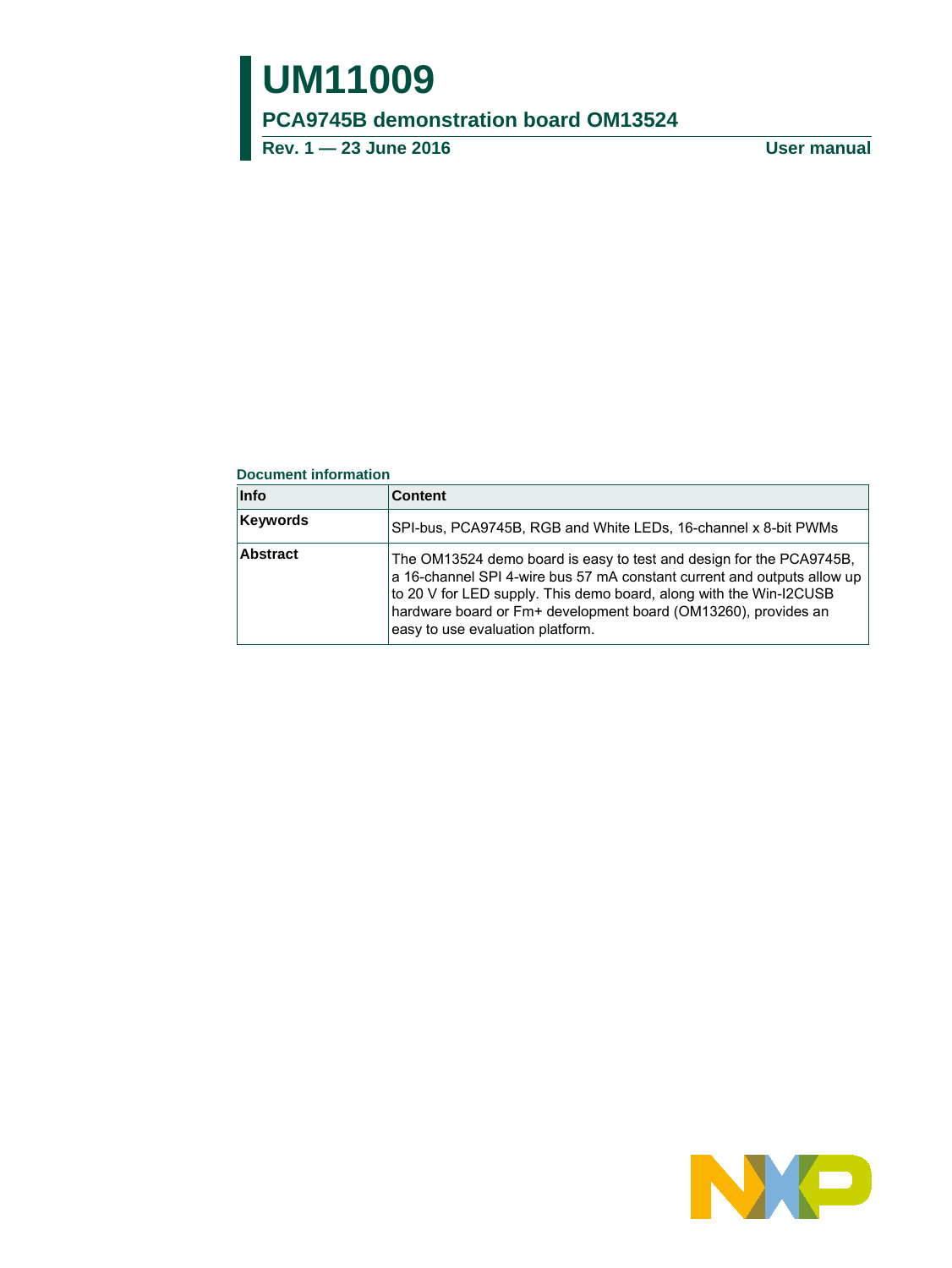**Revision history**

| Rev | Date                | Description<br>ிடி<…    |
|-----|---------------------|-------------------------|
|     | 160623<br>201<br>∠∪ | .<br>Initial<br>version |

### **Contact information**

For more information, please visit: http://www.nxp.com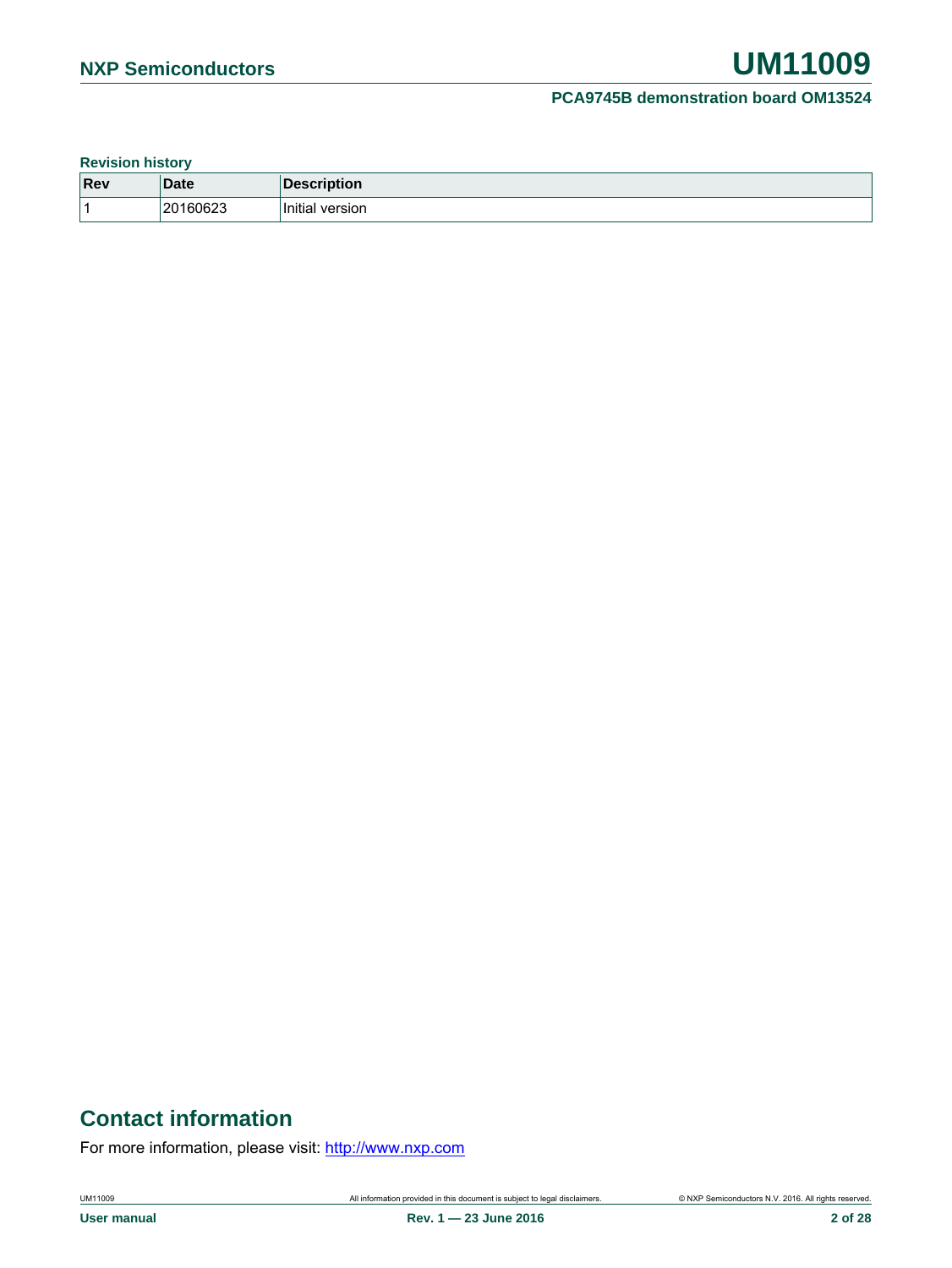### <span id="page-2-0"></span>**1. Introduction**

The PCA9745B evaluation board features LEDs for color mixing, blinking and dimming demonstrations. A graphical interface allows the user to easily explore the different functions of the driver. The board can be connected in series with other SPI-bus demoboards to create an evaluation system.

The IC communicates to the host via the industry standard SPI-bus port. The evaluation software runs under Microsoft Windows PC platform.

### <span id="page-2-1"></span>**2. Features**

- A complete evaluation platform for the PCA9745B 16-channel SPI-bus constant current LED driver
- Easy to use GUI based software demonstrates the capabilities of the PCA9745B
- On-board four white and four RGB LEDs for visual experience
- Convenient test points for easy scope measurements and signal access
- USB interface to the host PC
- No external power supply required

### <span id="page-2-2"></span>**3. Getting started**

#### <span id="page-2-3"></span>**3.1 Assumptions**

<span id="page-2-4"></span>Familiarity with the SPI-bus is helpful but not required.

### **3.2 Static handling requirements**

#### **CAUTION**



This device is sensitive to Electro Static Discharge (ESD). Therefore care should be taken during transport and handling. You must use a ground strap or touch the PC case or other grounded source before unpacking or handling the hardware.

### <span id="page-2-5"></span>**3.3 Minimum system requirements**

- PC Pentium 60 processor (or equivalent), 8 MB RAM, 10 MB of hard drive space
- One USB port (either 2.0 or 1.1 compatible)
- Windows 98SE, ME, 2000, XP, or Vista
- <span id="page-2-6"></span>• Fm+ development board (OM13260) or WIN-I2CUSB board (from www.demoboard.com)

### **3.4 Power requirements**

The NXP demonstration boards OM13260 and OM13524 hardware obtain power from the PC USB port. Care should be taken not to exceed the USB port current capabilities.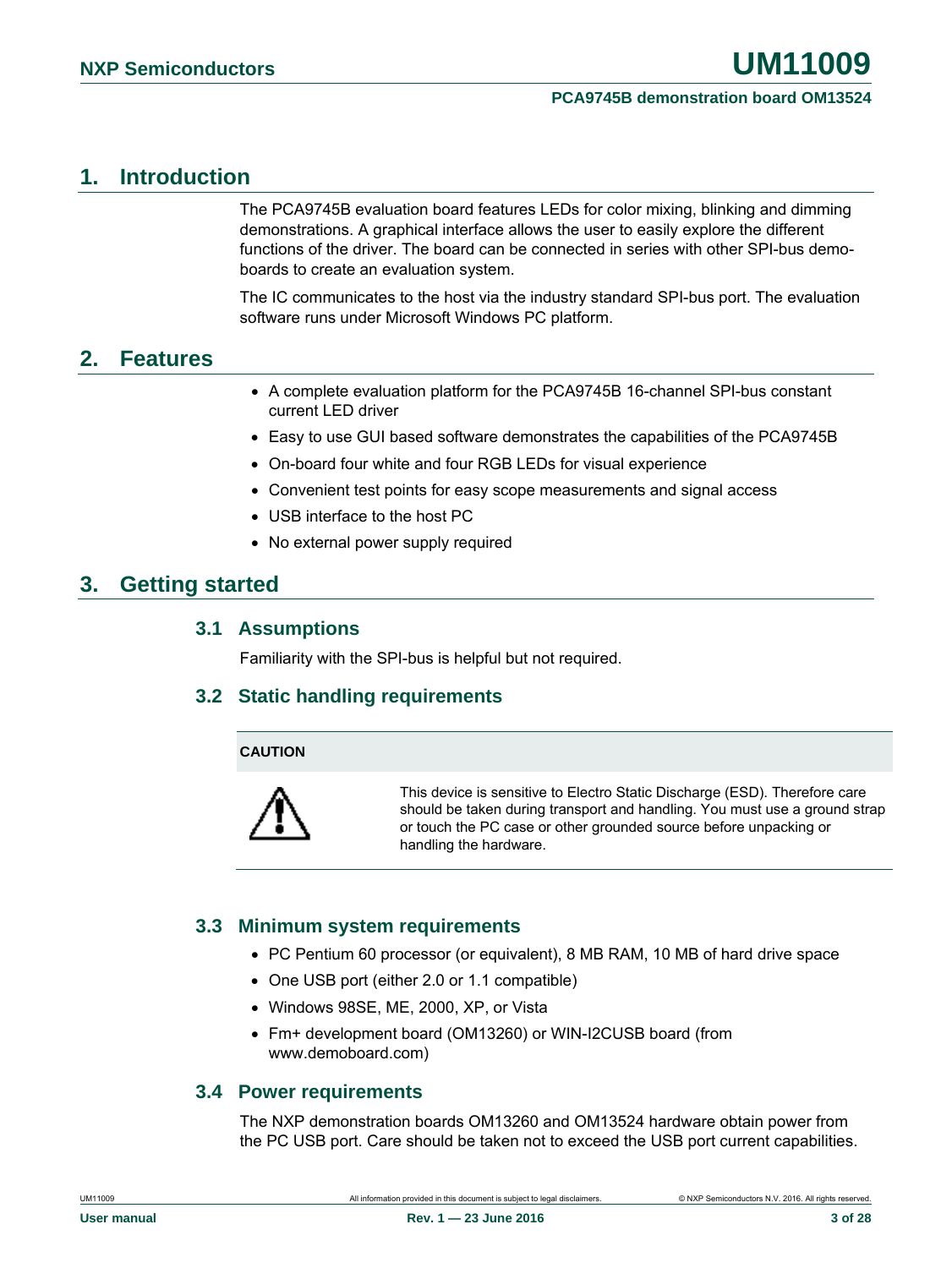### <span id="page-3-1"></span>**4. Installation**

### **4.1 Fm+ development board and WIN-SPIUSB software**

<span id="page-3-2"></span>The OM13524 is a daughter card to the OM13260 Fm+ I2C bus development board with SPI driver which is part of the Fm+ development board kit (OM13320). You may download the software, user manual, and find ordering information at the NXP web site: [http://www.nxp.com/demoboard/OM13320.html#documentation](http://www.nxp.com/demoboard/OM13320.html%23documentation)

The Win-SPIUSB software from The Boardshop runs on Windows 98SE, ME, 2000, and XP and is compatible with any PC hardware having a minimum of a Pentium processor and an USB port. The software allows the user to select one of the SPI-bus driver from a menu and also provides a Universal mode (SPI Expert mode) to allow users to create their own SPI-bus commands with the same SPI-bus devices.

### <span id="page-3-0"></span>**4.2 OM13524 connection to Fm+ I2C bus development board**

The OM13260 Fm+ I2C bus development board should be disconnected from your PC before connecting the OM13524 PCA9745B demo board on to it. The OM13524 board has a 9-pin male connector (CON1) that connects to the 8-pin male connector (CN16) on the Fm+ I2C bus development board using six jumper wires as shown in the  $Fig 1$ .

**CON1**(9-pin)  $\leftarrow$   $\rightarrow$  **CN16** (8-pin) 3.3V (pin 4)  $\leftarrow$  +3V3 (pin 2)  $SCL$  (pin 5)  $\leftarrow$  MCU SCLK (pin 4)  $GND$  (pin 6)  $\leftarrow$  GND (pin 7) SDA (pin 7)  $\leftarrow$  MCU MOSI (pin 3) SPI\_SDO (pin 8)  $\rightarrow$  MCU\_MISO (pin 1) SPI CSN (pin 9)  $\leftarrow$  MCU SSN (pin 6)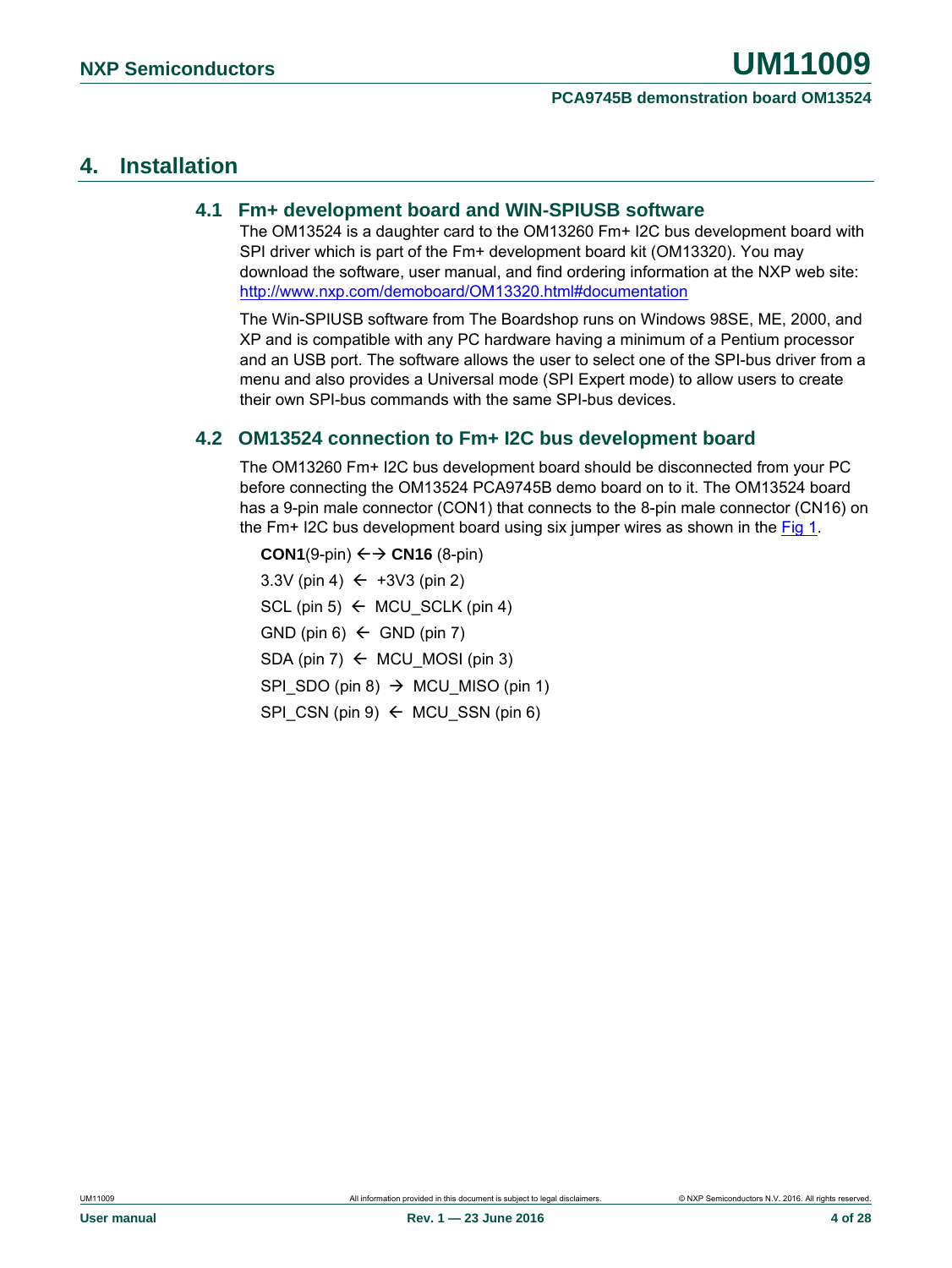

### <span id="page-4-1"></span><span id="page-4-0"></span>**4.3 OM13524 connection to WIN-I2CUSB hardware adapter board**

The Win-I2CUSB board should be disconnected from your PC before connecting the OM13524 PCA9745B demo board on to it. The OM13524 board has a 9-pin male connector (CON1) that connects to the 14-pin male connector (J1) on the Win-I2CUSB board using six jumper wires as shown in the [Fig 2.](#page-5-0)

**CON1**(9-pin)  $\leftarrow$   $\rightarrow$  J1 (14-pin)

- 3.3V (pin 3)  $\leftarrow$  3.3V (pin 2)a
- SCL (pin 5)  $\leftarrow$  SCLK (pin 4)
- GND (pin 6)  $\leftarrow$  GND (pin 6)
- SDA (pin 7)  $\leftarrow$  MOSI (pin 8)
- SPI\_SDO (pin 8)  $\rightarrow$  MISO (pin 10)
- $SPI_CSN$  (pin 9)  $\leftarrow$  SSN (pin 12)

Connect 6-jumper wires between the OM13524 board and the Win-I2CUSB board before connecting the USB cable. Once both boards are connected, connect the USB cable and start the Win-SPIUSB software. You are now ready to evaluate the PCA9745B.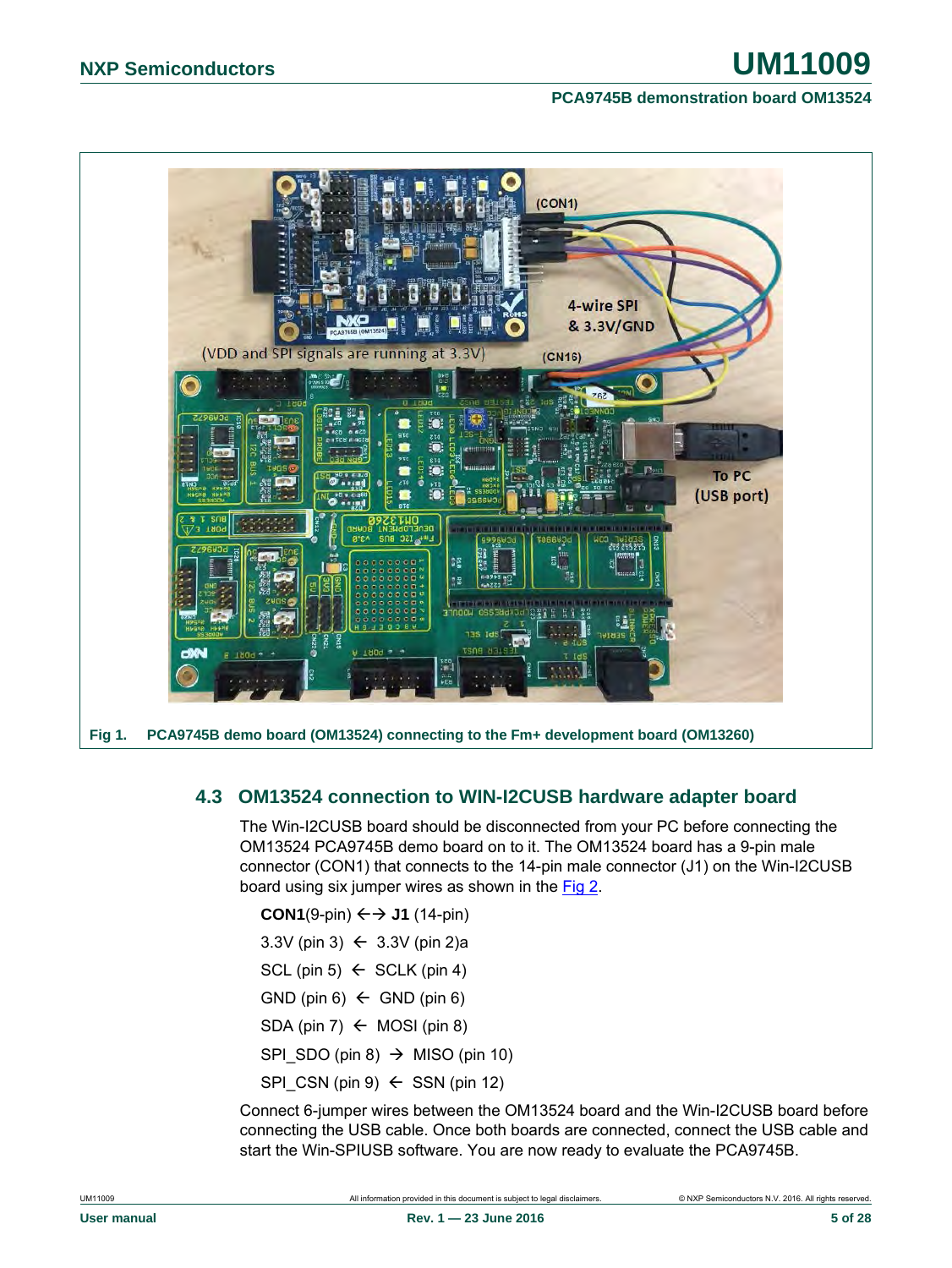<span id="page-5-0"></span>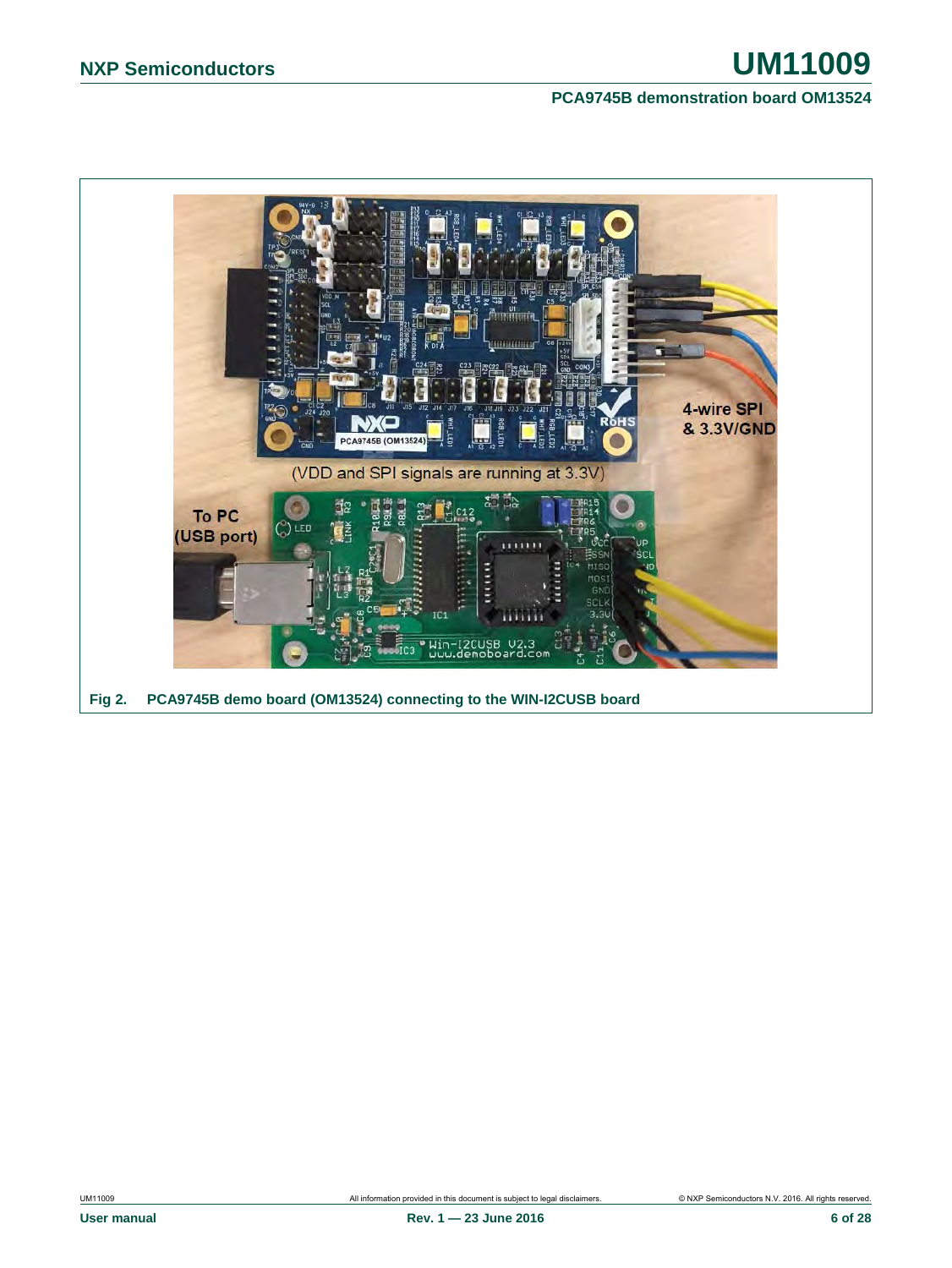<span id="page-6-0"></span>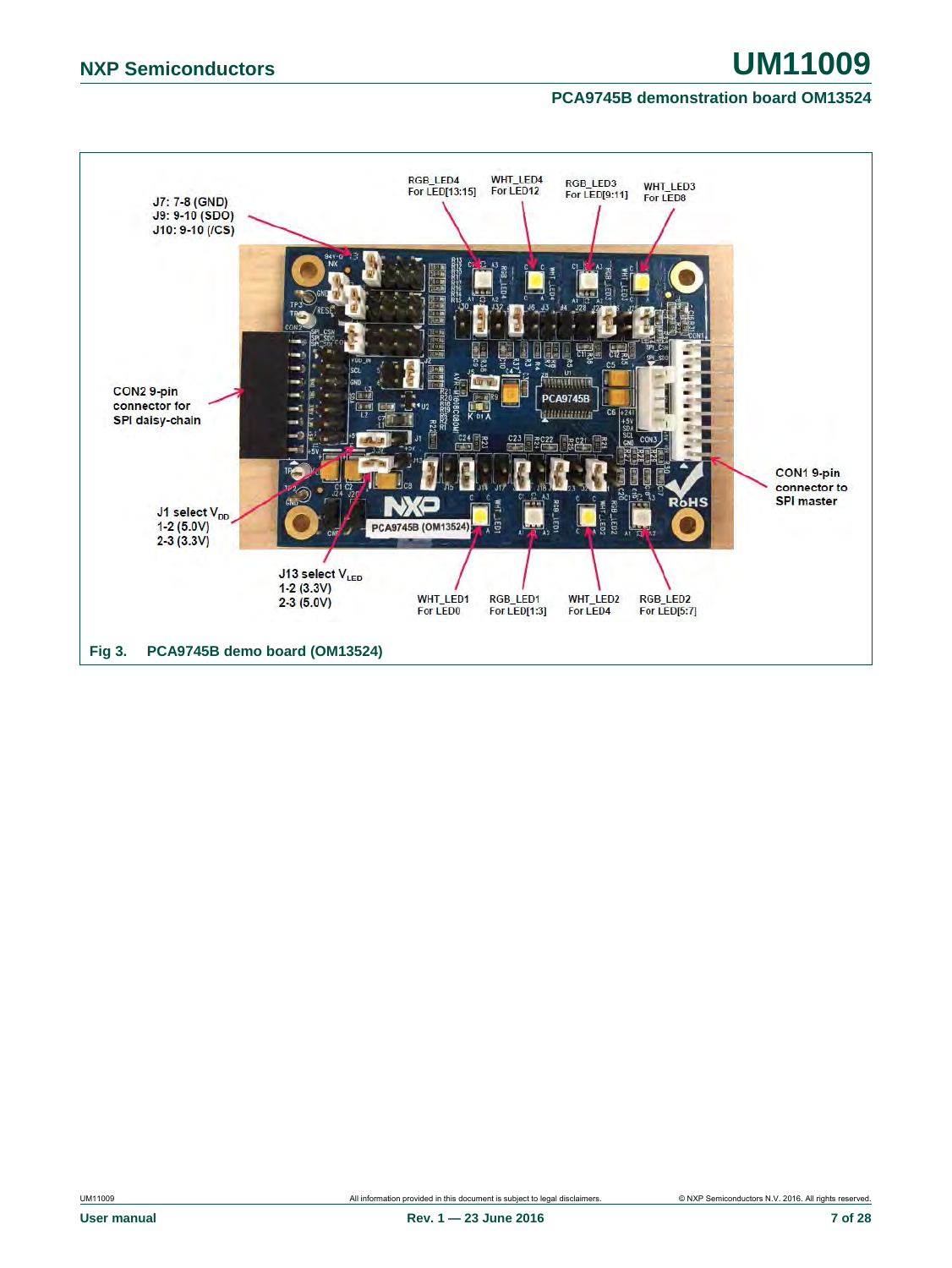### <span id="page-7-1"></span>**5. Hardware description**

[Fig 3](#page-6-0) shows the following items on the hardware:

- **•** CON1 (9-pin male connector) is connected to SPI master device.
- **•** CON2 (9-pin female connector) is connected to next SPI daisy-chain device.
- **•** CON3 (5-pin male connector) is no use for PCA9745B SPI device.
- **•** CON4 (14-pin male connector) is connected to J1 on WIN-I2CUSB hardware board as I2C master device to drive this demo board (no connect for SPI signals)
- J1 selects V<sub>DD</sub> power for PCA9745B, connected 1-2 for V<sub>DD</sub> = 5 V and connected 2-3 for  $V_{DD} = 3.3 V$ .
- **•** J13 selects LED power for all LEDs, connected 1-2 for VLED = 3.3 V and connected 2- 3 for  $V_{LED} = 5 V$ .
- **•** J7 (7-8), J9 (9-10) and J10 (9-10) to select Vss for pin 2, SDO for pin 3 and /CS for pin 4 respectively.
- **•** LED[0:15] 16-channel output to drive four White LEDs (WHT\_LED[1:4]) and four RGB LEDs (RGB\_LED[1:4]).
- **•** TP2 and TP3 are GND pins for probing use.
- **•** TP1 can be connected as external reset signal to /RESET pin when J6 is open.
- **•** TP4 can be connected as external output enable signal to /OE pin for blinking/dimming control when J11 is open.
- **•** All jumpers default setting and function as shown in [Table 1.](#page-7-0)

#### <span id="page-7-0"></span>**Table 1. Jumper settings for test and evaluation**

| Jumper         | Default setting    | <b>Comment</b>                                                         |
|----------------|--------------------|------------------------------------------------------------------------|
| J <sub>1</sub> | $2 - 3$            | This jumper is used to select V <sub>DD</sub> for PCA9745B             |
| $(3-pin)$      | $(V_{DD} = +3.3V)$ | $1-2$ : select $+5V$                                                   |
|                |                    | 2-3: select +3.3V                                                      |
| J2             | $1 - 2$            | This 3x2 jumper is used to select Rext (pin1) value for PCA9745B       |
| $(3x2-pin)$    | $(Text=1 K,$       | 1-2: select Rext = 1K and max. o/p current is 57.3 mA                  |
|                | 57 mA@max)         | 3-4: select Rext = 1.5K and max. o/p current is 38.25 mA               |
|                |                    | 5-6: select Rext = $2K$ and max. $o/p$ current is 28.6 mA              |
| J3             | Open               | Short: external 1.1K pull-up resistor for SDI on PCA9745B              |
| $(2-pin)$      |                    | Open: no external pull-up resistor for SDI on PCA9745B                 |
| J <sub>4</sub> | Open               | Short: external 1.1K pull-up resistor for SCLK on PCA9745B             |
| $(2-pin)$      |                    | Open: no external pull-up resistor for SCLK on PCA9745B                |
| J5             | Short              | Short: connect VDD_IN to V <sub>DD</sub> (pin28) on PCA9745B           |
| $(2-pin)$      |                    | Open: connect current meter to measure the I <sub>DD</sub> on PCA9745B |
| J6             | Open               | Short: force /RESET (pin25) to GND                                     |
| $(2-pin)$      |                    | Open: 10K pull-up / RESET (pin25) to V <sub>DD</sub>                   |
| J7             | $7 - 8$            | This 4x2 jumper is used to select input value for pin 2                |
| $(4x2-pin)$    |                    | Open: floating                                                         |
|                |                    | 1-2: select V <sub>DD</sub>                                            |
|                |                    | 3-4: select pull-up with 31.6K                                         |
|                |                    | 5-6: select pull-down with 34.8K                                       |
|                |                    | 7-8: select GND                                                        |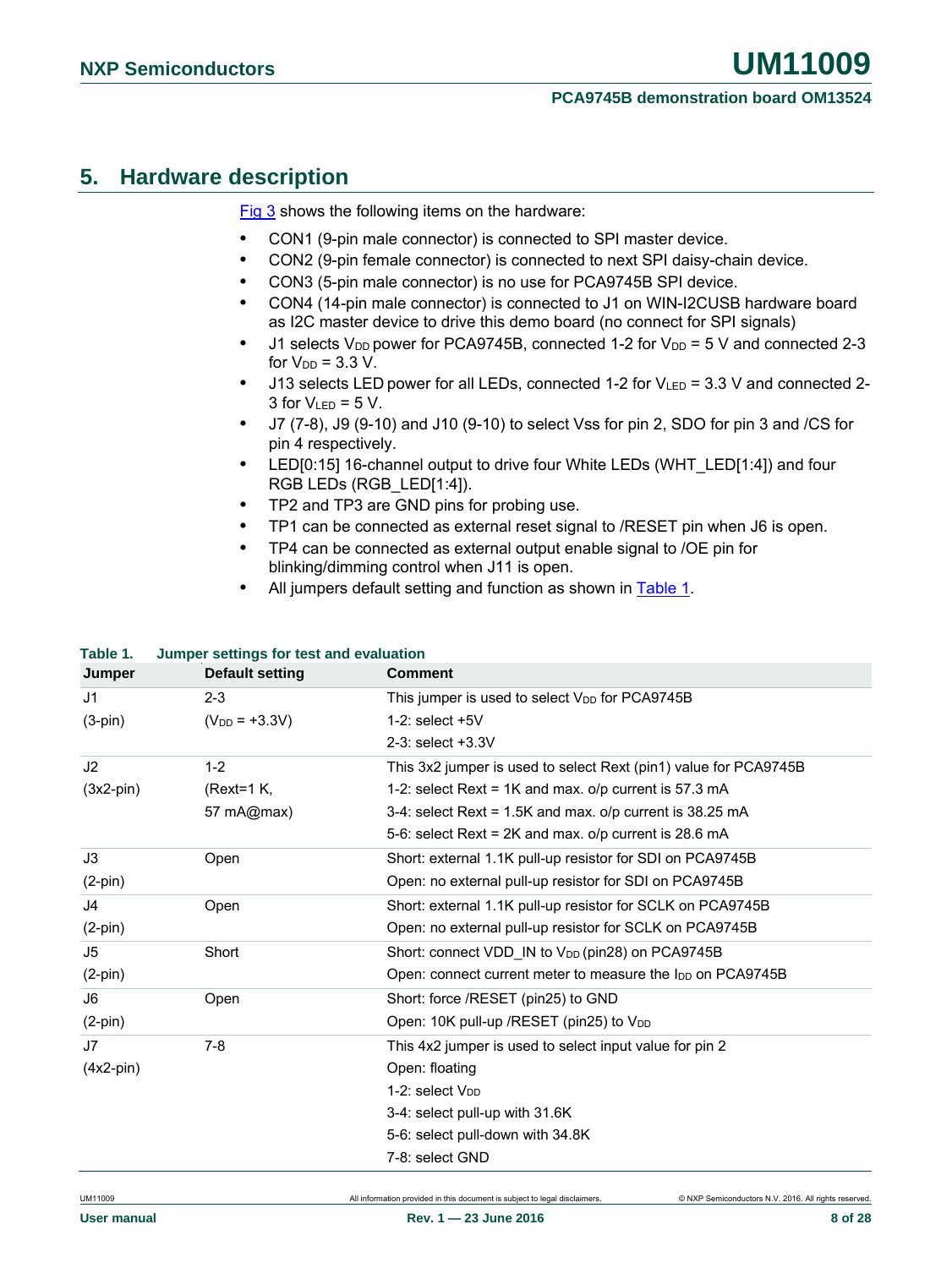| Jumper           | Default setting     | <b>Comment</b>                                                                                                                                                           |
|------------------|---------------------|--------------------------------------------------------------------------------------------------------------------------------------------------------------------------|
| J8               | $2 - 3$             | This jumper is used to select bus mode                                                                                                                                   |
| $(3-pin)$        |                     | 1-2: select normal I2C or SPI addressable bus mode                                                                                                                       |
|                  |                     | 2-3: select SPI daisy-chain bus mode for PCA9745B                                                                                                                        |
| J9               | $9 - 10$            | This 5x2 jumper is used to select input value for pin 3                                                                                                                  |
| $(5x2-pin)$      |                     | Open: floating                                                                                                                                                           |
|                  |                     | 1-2: select V <sub>DD</sub>                                                                                                                                              |
|                  |                     | 3-4: select pull-up with 31.6K                                                                                                                                           |
|                  |                     | 5-6: select pull-down with 34.8K                                                                                                                                         |
|                  |                     | 7-8: select GND                                                                                                                                                          |
|                  |                     | 9-10: SDO for last slave device of PCA9745B in SPI daisy-chain                                                                                                           |
| J10              | $9 - 10$            | This 5x2 jumper is used to select input value for pin 4                                                                                                                  |
| $(5x2-pin)$      |                     | Open: floating                                                                                                                                                           |
|                  |                     | 1-2: select V <sub>DD</sub>                                                                                                                                              |
|                  |                     | 3-4: select pull-up with 31.6K                                                                                                                                           |
|                  |                     | 5-6: select pull-down with 34.8K                                                                                                                                         |
|                  |                     | 7-8: select GND                                                                                                                                                          |
|                  |                     | 9-10: CSN (Chip Select) SPI bus mode for PCA9745B                                                                                                                        |
| J11              | Short               | Short: force /OE (pin5) to GND, to enable LEDs output                                                                                                                    |
| $(2-pin)$        |                     | Open: 10K pull-up /OE (pin5) to V <sub>DD</sub> when apply external clock for                                                                                            |
|                  |                     | blinking/dimming on TP4 (test point)                                                                                                                                     |
| J12, J16 J19,    | Short               | These jumpers are used to open the WHT_LED1 or RGB_LED1                                                                                                                  |
| J22<br>$(2-pin)$ |                     | J12 to control white LED, J16 to control Red LED, J19 to control Green<br>LED, J22 to control Blue LED                                                                   |
|                  |                     | Open: connect current meter to measure one of the LEDs output current or<br>open one of the LEDs output for detecting an LED open condition in one of<br>EFLAGn register |
|                  |                     | Short: normal operation for WHT_LED1 and RGB_LED1                                                                                                                        |
| J13              | $1 - 2$             | This jumper is used to select LED supply voltage                                                                                                                         |
| $(3-pin)$        | $(V_{LED} = +3.3V)$ | 1-2: select +3.3V for all LEDs supply voltage                                                                                                                            |
|                  |                     | 2-3: select +5V for all LEDs supply voltage                                                                                                                              |
|                  |                     | Open (no jumper): select external voltage from J20 (≤ +20V) and J24<br>(GND)                                                                                             |
| J14, J18 (2-pin) | Open                | These jumpers are used to merge the LED[0:2] outputs together for driving<br>higher LED current.                                                                         |
|                  |                     | Open: normal operation for the LED[0:2]                                                                                                                                  |
|                  |                     | Short: When short J14/J18 and open J16/J19 to combine LED[0:2] outputs<br>to drive LED0. When short J14 only and open J16 to combine LED[0:1]<br>outputs to drive LED0   |
| J15, J17 J21,    | Open                | These jumpers are used to short the WHT_LED1 or RGB_LED1                                                                                                                 |
| J23<br>$(2-pin)$ |                     | J15 to control white LED, J17 to control Red LED, J23 to control Green<br>LED, J21 to control Blue LED                                                                   |
|                  |                     | Open: normal operation for WHT_LED1 and RGB_LED1                                                                                                                         |
|                  |                     | Short: to short one of the LEDs for detecting an LED short condition in one<br>of EFLAGn register                                                                        |
| J20              | +20V                | External ≤ +20V input for LEDs supply voltage                                                                                                                            |
| $(2-pin)$        | Input               | The J13 must be OPEN to supply this $\le$ +20V external voltage to all LEDs.                                                                                             |
| UM11009          |                     | All information provided in this document is subject to legal disclaimers.<br>C NXP Semiconductors N.V. 2016. All rights reserved.                                       |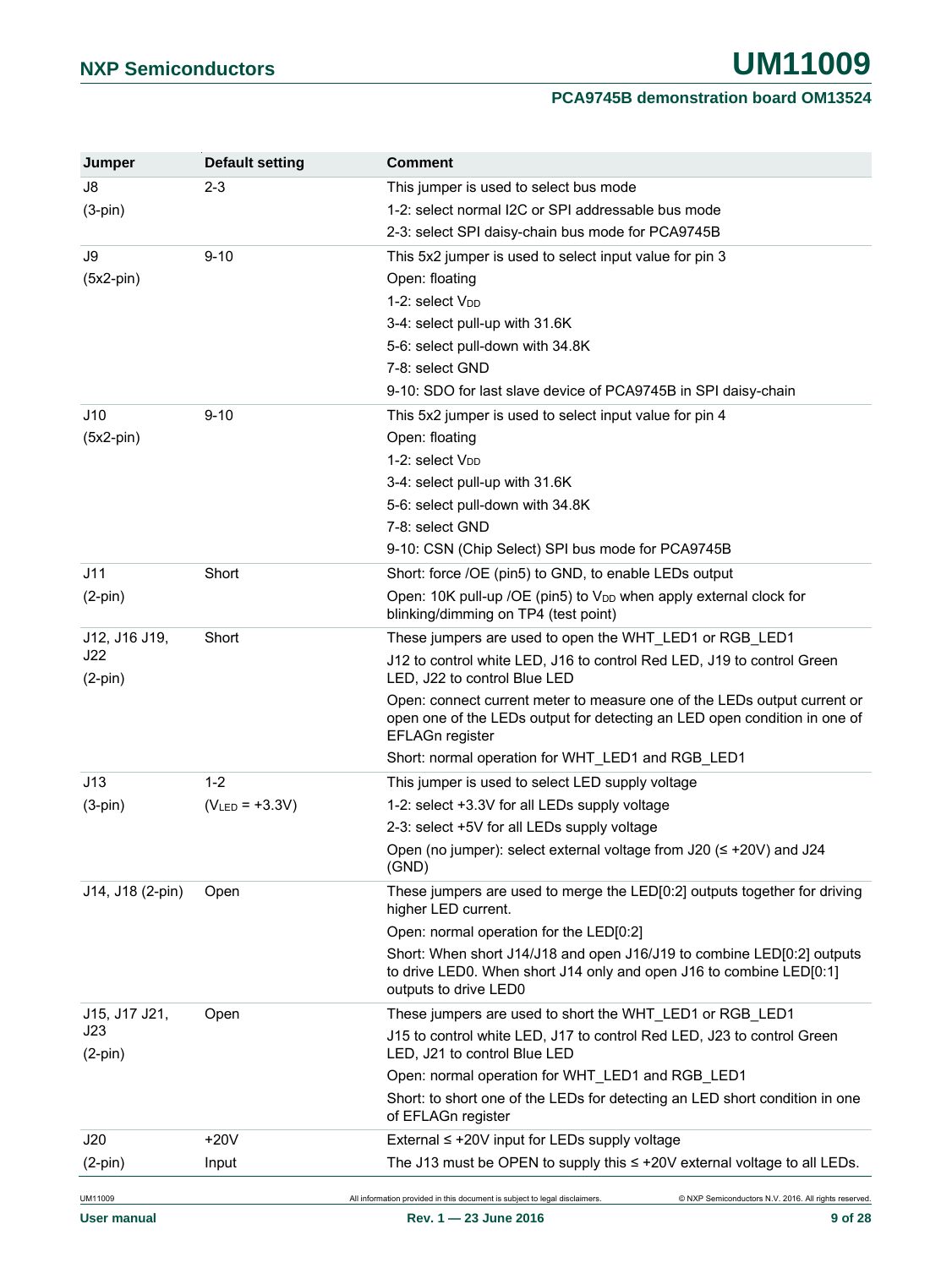| Jumper           | <b>Default setting</b> | <b>Comment</b>                                                                                                                                                           |
|------------------|------------------------|--------------------------------------------------------------------------------------------------------------------------------------------------------------------------|
| J24              | <b>GND</b>             | External GND input for LEDs supply voltage                                                                                                                               |
| $(2-pin)$        |                        |                                                                                                                                                                          |
| J25, J27 J29,    | Short                  | These jumpers are used to open the WHT_LED4 or RGB_LED4                                                                                                                  |
| J31<br>$(2-pin)$ |                        | J25 to control white LED, J27 to control Red LED, J29 to control Green<br>LED. J31 to control Blue LED                                                                   |
|                  |                        | Open: connect current meter to measure one of the LEDs output current or<br>open one of the LEDs output for detecting an LED open condition in one of<br>EFLAGn register |
|                  |                        | Short: normal operation for WHT LED4 and RGB LED4                                                                                                                        |
| J26, J28 J30,    | Open                   | These jumpers are used to short the WHT LED4 or RGB LED4                                                                                                                 |
| J32<br>$(2-pin)$ |                        | J26 to control white LED, J28 to control Red LED, J32 to control Green<br>LED, J30 to control Blue LED                                                                   |
|                  |                        | Open: normal operation for WHT LED4 and RGB LED4                                                                                                                         |
|                  |                        | Short: to short one of the LEDs for detecting an LED short condition in one<br>of EFLAGn register                                                                        |
| CON <sub>1</sub> | 9-pin male connector   | This 9-pin male connector is connected to SPI master device or next daisy-<br>chain device                                                                               |
| CON <sub>2</sub> | 9-pin female connector | This 9-pin female connector is connected to next SPI daisy-chain device                                                                                                  |
| CON <sub>3</sub> | 5-pin male connector   | No use for PCA9745B SPI device                                                                                                                                           |
| CON <sub>4</sub> | 14-pin                 | This 14-pin header is used to connect to Win-I2CUSB hardware board as                                                                                                    |
|                  | header                 | I2C master device to drive this demo board (no use for PCA9745B)                                                                                                         |
| TP <sub>1</sub>  | <b>Test Point 1</b>    | This TP1 is used to drive /RESET input pin25 from external when J6 is<br><b>OPEN</b>                                                                                     |
| TP2, TP3         | Test Point 2/3         | These two test points are GND for probe ground connection                                                                                                                |
| TP4              | <b>Test Point 4</b>    | This TP4 is used to drive /OE input pin5 from external when J11 is OPEN                                                                                                  |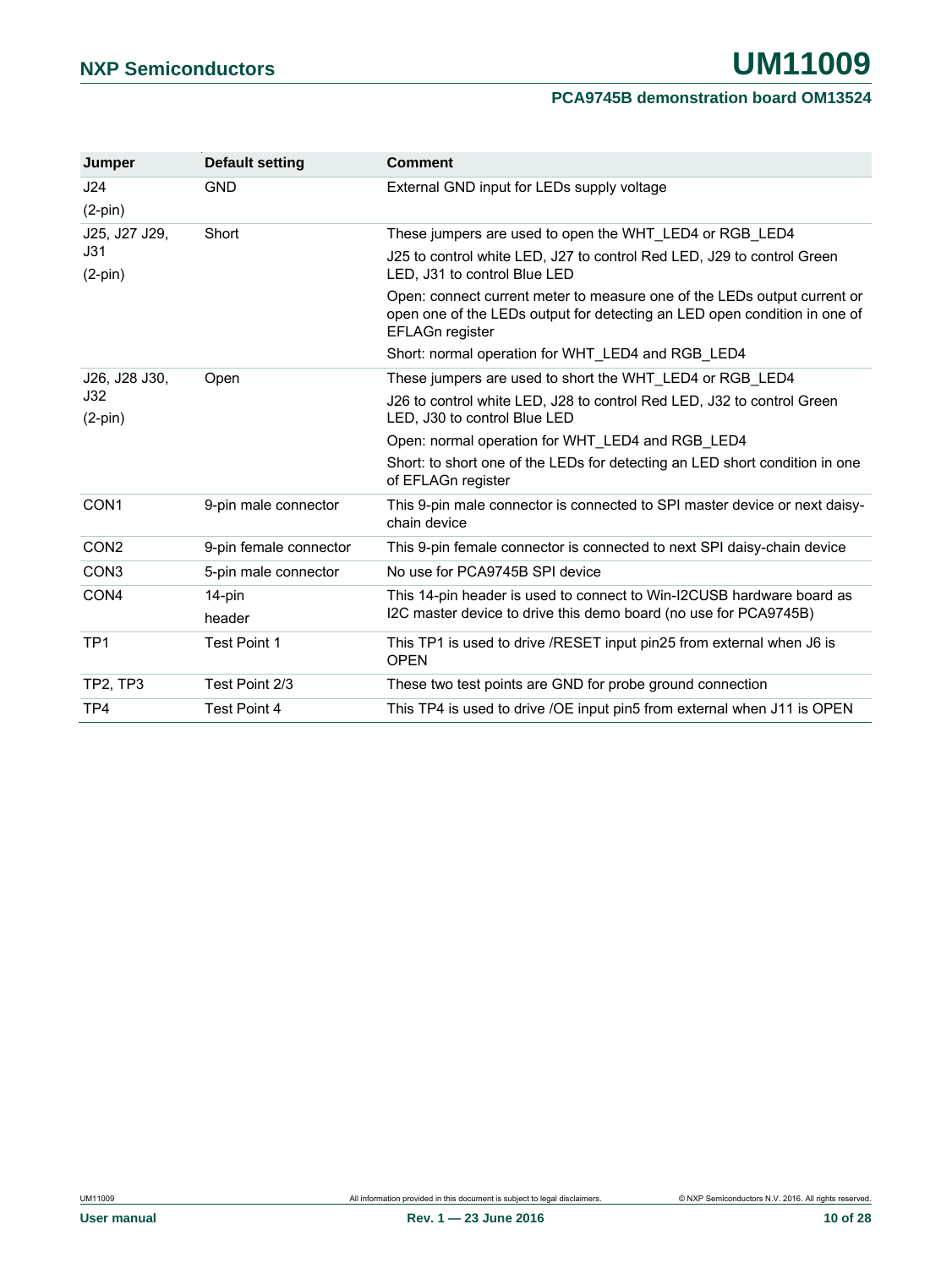### <span id="page-10-1"></span>**6. Schematic**

<span id="page-10-0"></span>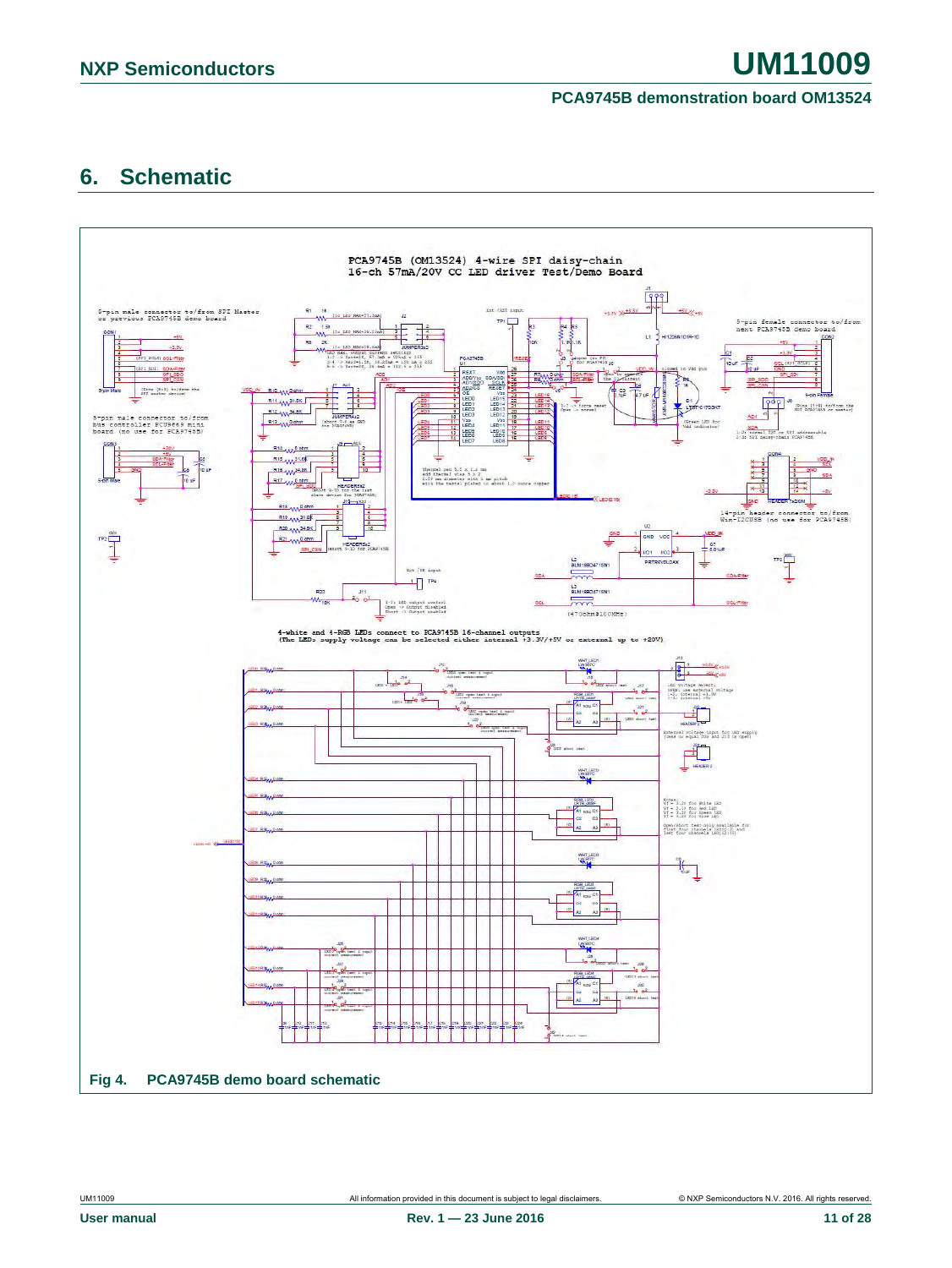### <span id="page-11-2"></span>**7. OM13524 demonstration board main components**

<span id="page-11-1"></span>

| Table 2.                      | <b>OM13524 demo board main components</b>                            |              |                   |
|-------------------------------|----------------------------------------------------------------------|--------------|-------------------|
| <b>Device</b>                 | <b>Description</b>                                                   | <b>LED</b>   | Location          |
| <b>PCA9745B</b>               | 16-channel SPI-bus 57 mA / 20V<br>constant current LED driver        |              | U1 (See $Fig 5$ ) |
|                               | PRTR5V0U2AX ESD protection diode                                     |              | U <sub>2</sub>    |
| $LW-E67C$                     | White LED                                                            | 4 white LEDs | WHT LED[1:4]      |
| LRTB G6SG                     | <b>RGB LED</b>                                                       | 4 RGB LEDs   | RGB LED[1:4]      |
| LTST-<br>C <sub>170</sub> GKT | Green LED for PCA9745B power<br>supply either 3.3 V or 5 V indicator | 1 green LED  | D <sub>1</sub>    |

<span id="page-11-0"></span>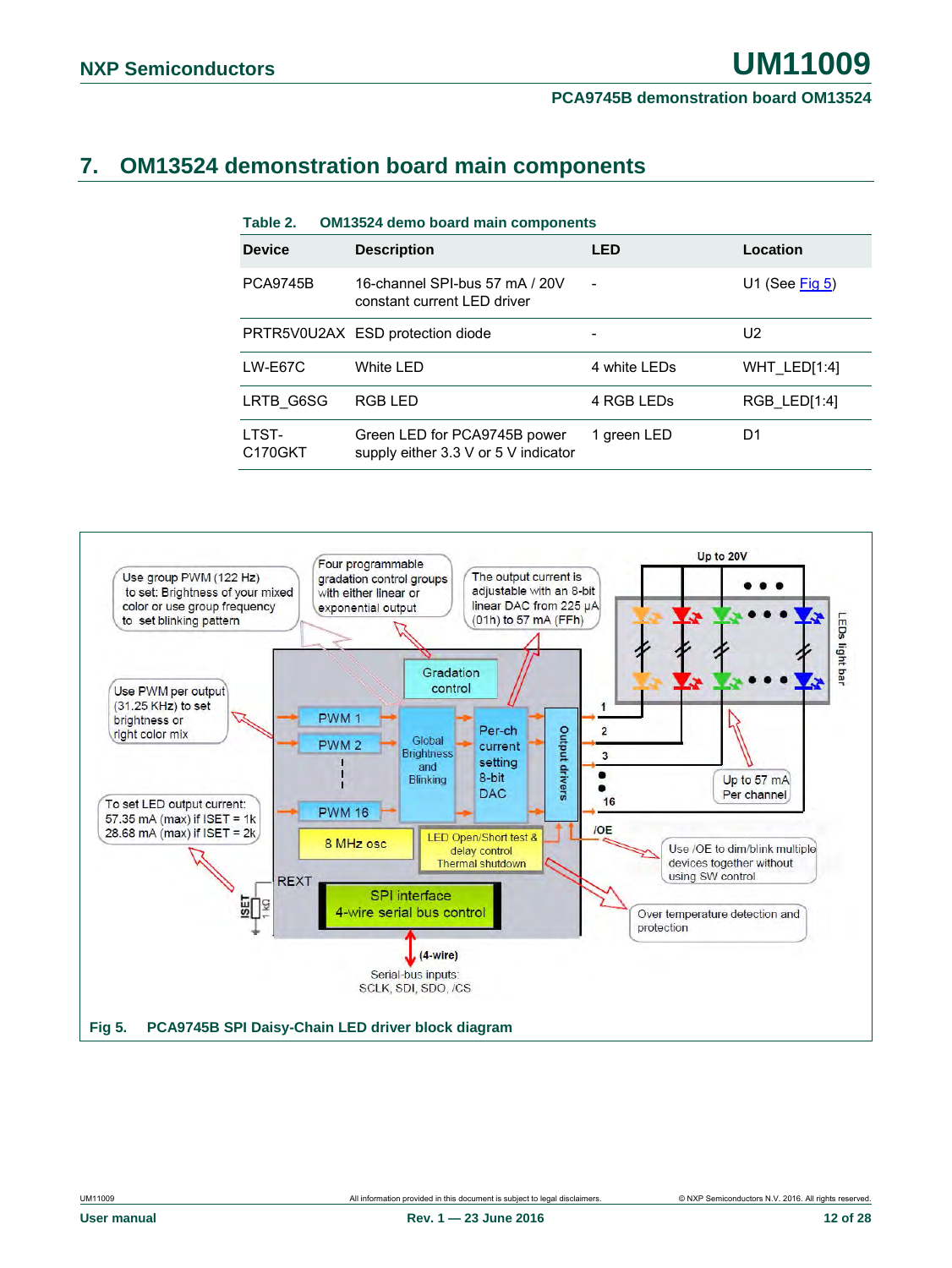### <span id="page-12-1"></span>**8. PCA9745B evaluation steps with WIN-I2CUSB board**

The PCA9745B is controlled by WIN-SPIUSB GUI in Expert mode as shown in [Fig 6.](#page-12-0)

|                         |                                | File Device Options Window About      |                                  |                            |                           |                                   |
|-------------------------|--------------------------------|---------------------------------------|----------------------------------|----------------------------|---------------------------|-----------------------------------|
|                         | EEPROM / Flash D               |                                       |                                  |                            |                           |                                   |
|                         | <b>Universal Modes</b>         | Expert                                |                                  |                            |                           |                                   |
|                         |                                |                                       | <b>USB hardware</b><br>indicator | Output power<br>indicators | <b>SPI</b><br>Frequency   | Indicator                         |
|                         |                                |                                       | Hardware Detected                | 3,3V On                    | 5.0V Off<br>$1$ MHz       | MODE 0                            |
|                         | Win-SPIUSB - [SPI Expert Mode] |                                       |                                  |                            |                           |                                   |
|                         |                                | File Edit Device Options Window About |                                  |                            |                           | $\overline{\sigma}$<br>$_{\rm x}$ |
|                         | <b>BHD</b>                     | $=$ $\omega$                          | 迪<br>G                           | <b>GPIO?</b><br><b>HIF</b> | <b>Input State unkown</b> | Read                              |
|                         | Msg W/R Data                   |                                       |                                  | Delay Notes                |                           | ۰                                 |
|                         | <b>HOST</b>                    |                                       |                                  |                            |                           | ü                                 |
| $\mathbf{I}$            | <b>MISO</b>                    |                                       |                                  |                            |                           |                                   |
|                         |                                |                                       |                                  |                            |                           |                                   |
| $\overline{2}$          | <b>MOST</b>                    |                                       |                                  |                            |                           |                                   |
|                         | <b>MISO</b>                    |                                       |                                  |                            |                           |                                   |
| $\overline{\mathbf{3}}$ | <b>MOSI</b>                    |                                       |                                  |                            |                           |                                   |
|                         | <b>MISO</b>                    |                                       |                                  |                            |                           |                                   |
| $\overline{\mathbf{4}}$ | MOST                           |                                       |                                  |                            |                           |                                   |
|                         | Send Message                   | Send All                              | <b>Send Sequence</b>             | <b>Send Continuously</b>   |                           |                                   |
|                         | Active Msg. = 1                | Idle                                  | 01,02,03,04,05,06,07,08,09,10    |                            |                           |                                   |
|                         |                                |                                       | Hardware Detected                |                            | 3,3V On 5.0V Off<br>1 MHz | MODE 0                            |

<span id="page-12-0"></span>Connect the hardware as described in Section [4.3.](#page-4-1) All jumpers are in default setting for PCA9745B demo board. When you have correctly installed the software and the demonstration board hardware is connected and recognized by the computer, start the Win-SPIUSB software. As shown in the [Fig 6,](#page-12-0) when the demonstration board hardware is correctly connected to the USB port and the computer recognizes it, the message "Hardware Detected" is displayed on the bottom of the window.

Switched 3.3 V and 5.0 V output power supplies are controlled through the "Options" menu or by double clicking on the 3.3 V or 5.0 V symbols on the bottom of the window. Power supplies are disabled by default and you must enable them before using the SPIbus device on the board. SPI Frequency and Mode are controlled through the "Options" menu or by double clicking on the frequency or mode symbol on the bottom of the window.

### <span id="page-12-2"></span>**8.1 PCA9745B blinking demo for all White and RGB LEDs**

- 1. From the 'Device' drop-down menus select 'Universal Modes', and from the subsequent drop-down menu select 'Expert Mode' as shown i[n Fig 6.](#page-12-0)
- 2. Copy the "PCA9745B WHT\_RGB LEDs blinking demo" text file as shown below. From the 'File' drop-down menus select 'Open', and from the "open data file" window to select this text file.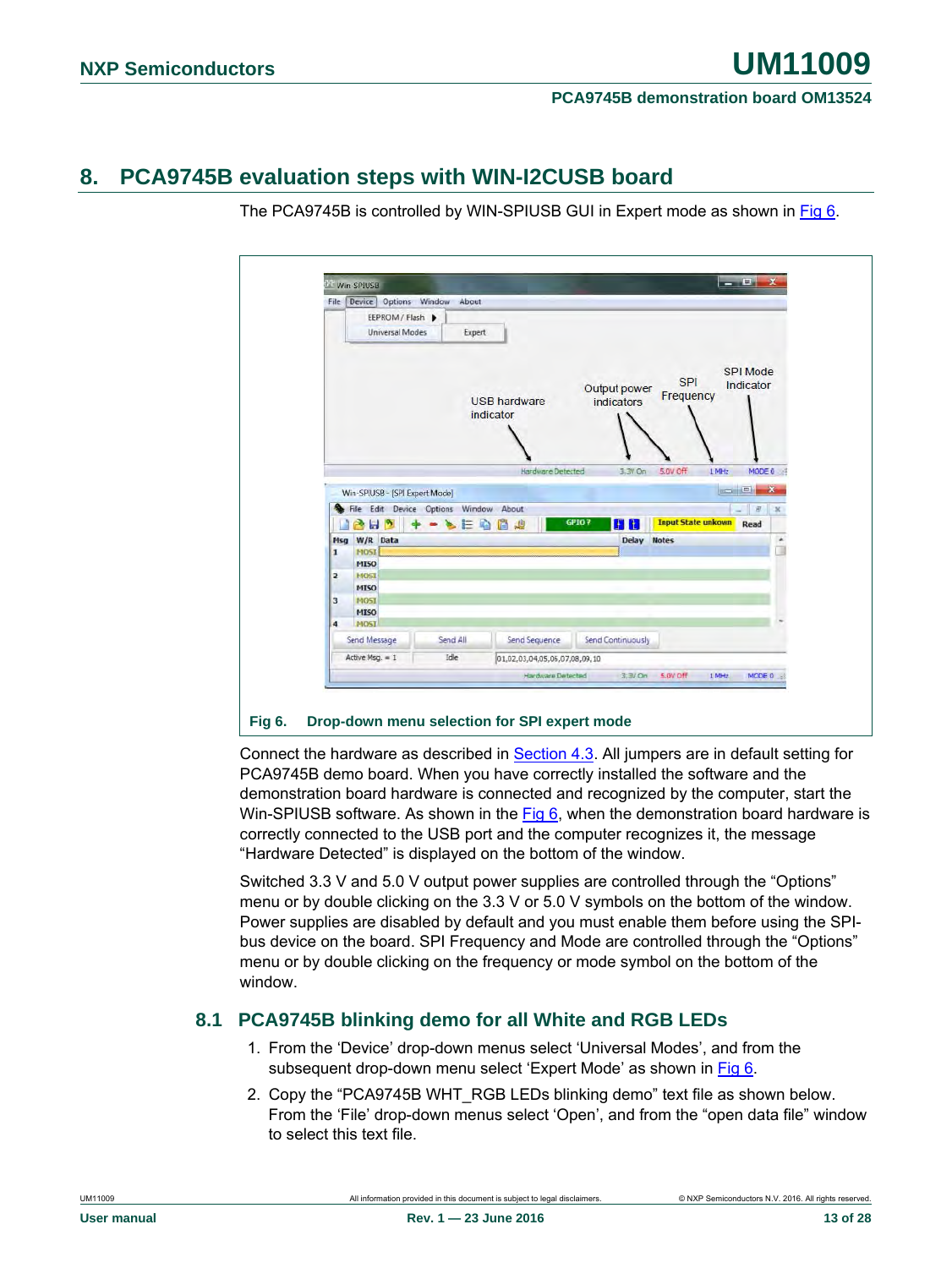# **NXP Semiconductors UM11009**

**PCA9745B demonstration board OM13524**

SPI Data File 2 0,04,55,Comments: set LEDOUT0 = 55h, turn on LEDs ,02,00 0,06,55,Comments: set LEDOUT1 = 55h, turn on LEDs ,04,55 0,08,55,Comments: set LEDOUT2 = 55h, turn on LEDs ,06,55 0,0A,55,Comments: set LEDOUT3 = 55h, turn on LEDs ,08,55 2000,82,80,Comments: write IREFALL = 80h 0,0A,55 0,82,00,Comments: write IREFALL = 00h 0,02,80 1500,82,40,Comments: write IREFALL = 80h 0,02,00 0,82,00,Comments: write IREFALL = 00h 0,02,40 1000,82,20,Comments: write IREFALL = 80h 0,02,00 0,82,00,Comments: write IREFALL = 00h 0,02,20 500,82,10,Comments: write IREFALL = 80h 0,02,00 0,02,21,Comments: set group control = blinking 0,02,10 0,04,FF,Comments: set LEDOUT0 = FFh 0,02,21 0,06,FF,Comments: set LEDOUT1 = FFh ,04,FF 0,08,FF,Comments: set LEDOUT2 = FFh ,06,FF 0,0A,FF,Comments: set LEDOUT3 = FFh ,08,FF 0,80,C0,Comments: set PWMALL=C0h 0,0A,FF 0,0C,40,Comments: set GRPPWM=40 0,00,C0

UM11009 All information provided in this document is subject to legal disclaimers. © NXP Semiconductors N.V. 2016. All rights reserved.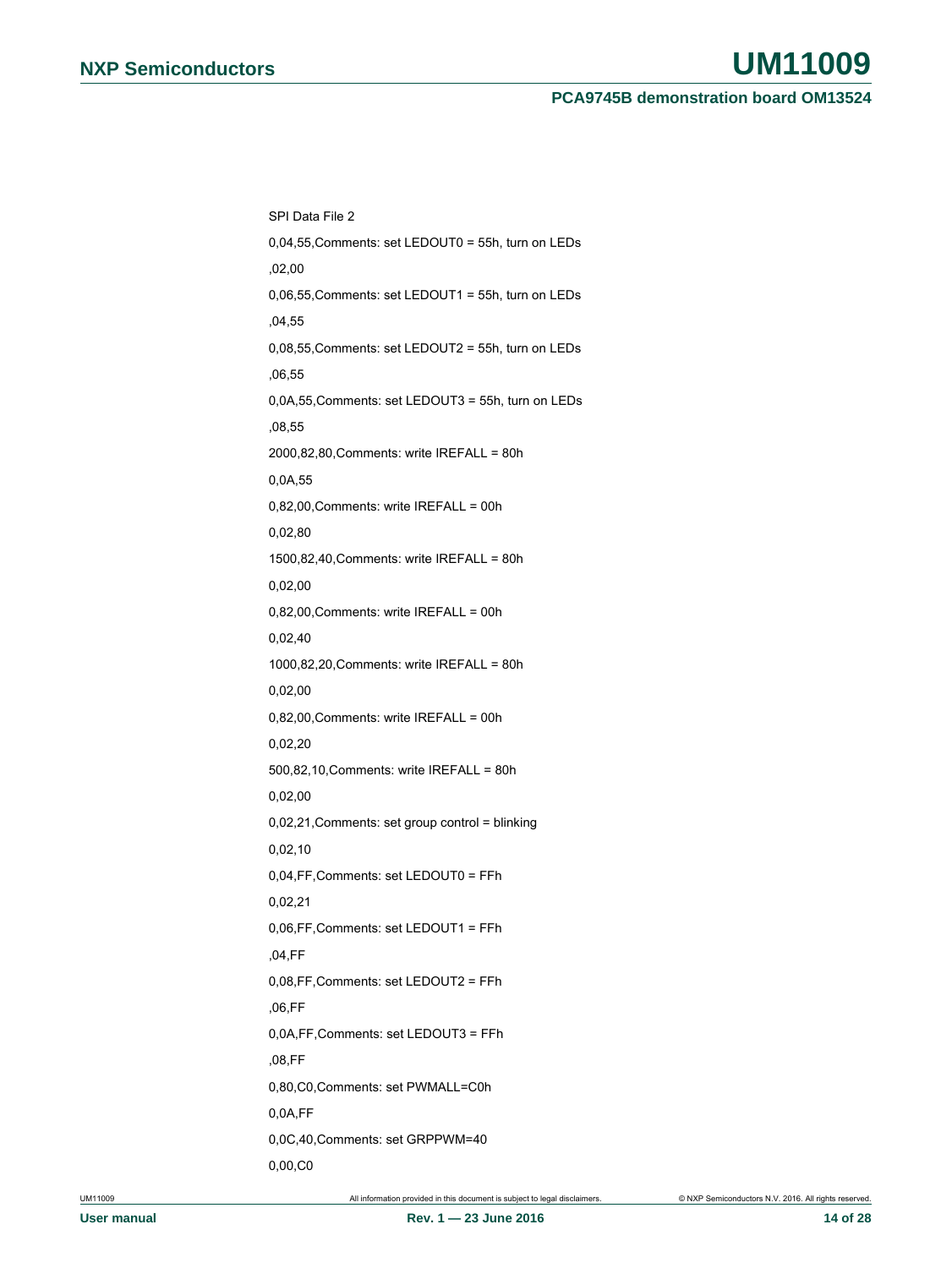2000,0E,00,Comments: set GRPFREQ=00

0,0C,40

0,0C,80,Comments: set GRPPWM=80

0,0E,00

2000,0E,01,Comments: set GRPFREQ=01

0,0C,80

0,0C,A0,Comments: set GRPPWM=A0

0,0E,01

2000,0E,02,Comments: set GRPFREQ=02

0,0C,A0

0,0C,C0,Comments: set GRPPWM=C0

0,0E,02

2000,0E,03,Comments: set GRPFREQ=03

0,0C,C0

0,82,00,Comments: write IREFALL = 00h

0,0E,03

Sequence:01,02,03,04,05,06,07,08,09,10,11,12,13,14,15,16,17,18,19,20,21,22,23,24,25,26

- 3. After open the "PCA9745B WHT\_RGB LEDs blinking demo" text file, the WIN-I2CUSB GUI in Expert mode screen will be displayed as shown in [Fig 7.](#page-15-0)
- 4. Click the 'Send All' button, all the valid messages on the screen will be sent in the order of the row number (Msg #). The action will be performed one time.
- 5. User can program the MOSI (Master Out Slave In) Data to PCA9745B, the first 7-bit is to access the address of register and  $8<sup>th</sup>$  bit to indicate Read (1) or Write (0), the next byte is data to read or write.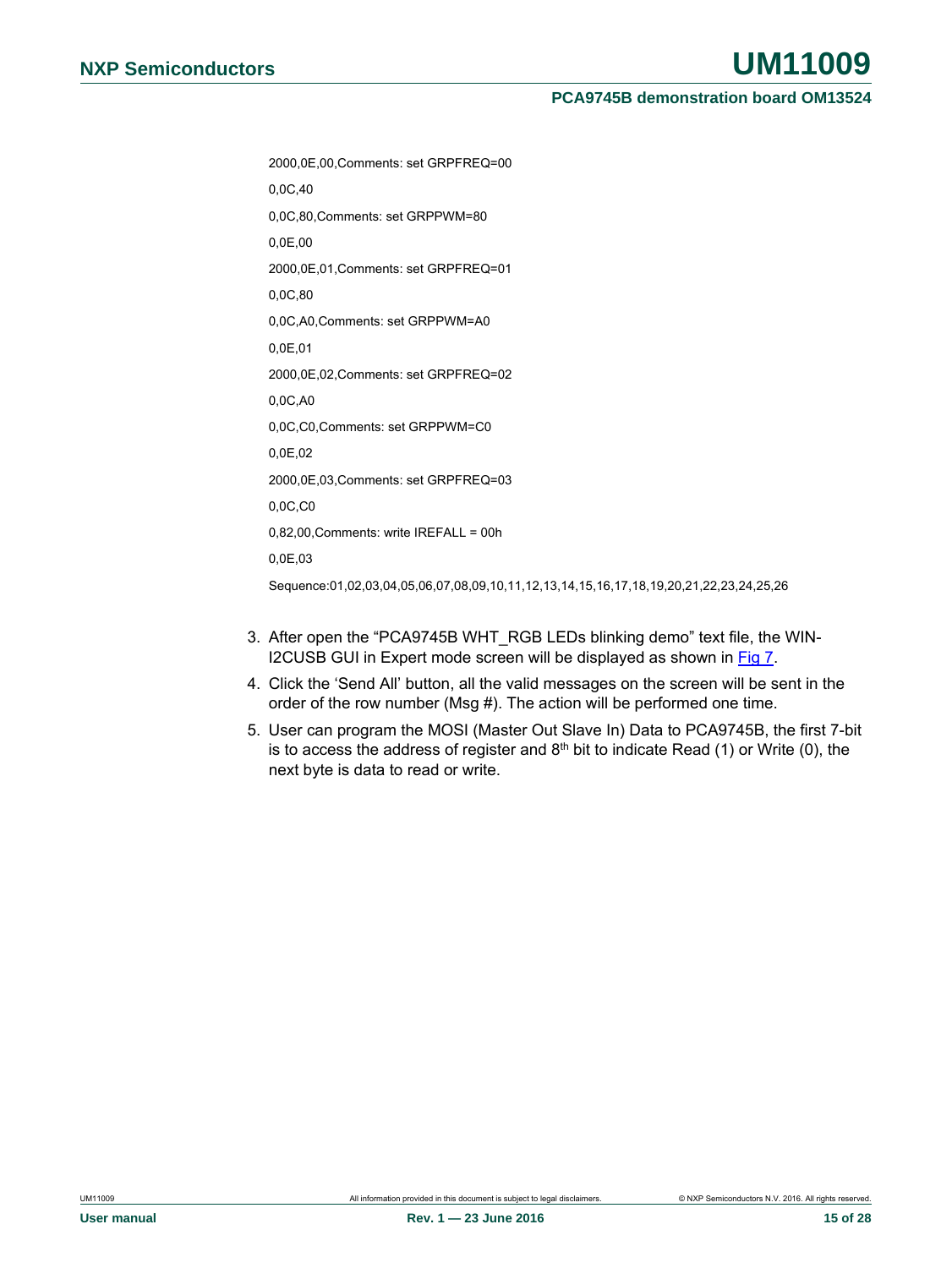<span id="page-15-0"></span>

|                     | 18 H 9 + - > E Q 8 4 |          | File Edit Device Options Window About |                     | GPIO ?                           | <b>HE</b> | <b>Input State unkown</b>                                                     | $-1$ $E$ X<br>Read |  |
|---------------------|----------------------|----------|---------------------------------------|---------------------|----------------------------------|-----------|-------------------------------------------------------------------------------|--------------------|--|
| Msg                 | W/R Data             |          |                                       | <b>Delay Notes</b>  |                                  |           |                                                                               |                    |  |
| 1                   | MOSI 04,55           |          | $\mathbf{0}$                          |                     | set LEDOUTO = 55h, turn on LEDs  |           |                                                                               |                    |  |
|                     | MISO 02,00           |          |                                       |                     |                                  |           |                                                                               |                    |  |
| $\overline{2}$      | MOSI 06,55           |          | $\overline{0}$                        |                     | set LEDOUT1 = 55h, turn on LEDs  |           |                                                                               |                    |  |
|                     | <b>MISO 04,55</b>    |          |                                       |                     |                                  |           |                                                                               |                    |  |
| 3                   | MOSI 08,55           |          | $\circ$                               |                     | set LEDOUT2 = 55h, turn on LEDs  |           |                                                                               |                    |  |
|                     | MISO 06,55           |          |                                       |                     |                                  |           |                                                                               |                    |  |
| $\overline{\bf{4}}$ | <b>MOST 0A.55</b>    |          | $\mathfrak{a}$                        |                     | set LEDOLIT3 = 55h, turn on LEDs |           |                                                                               |                    |  |
|                     | MISO 08,55           |          |                                       |                     |                                  |           |                                                                               |                    |  |
| $5-$                | MOST 82,80           |          | 2000                                  |                     | write IREFALL = 80h              |           |                                                                               |                    |  |
|                     | MISO 0A,55           |          | $\circ$                               |                     |                                  |           |                                                                               |                    |  |
| 6                   | MOST 82,00           |          | $\mathbf{0}$                          |                     | write IREFALL = 00h              |           |                                                                               |                    |  |
|                     | MISO 02,80           |          | $\circ$                               |                     |                                  |           |                                                                               |                    |  |
| $\overline{z}$      | MOSI 82,40           |          | 1500                                  |                     | write IREFALL = 80h              |           |                                                                               |                    |  |
|                     | MISO 02,00           |          | $\circ$                               |                     |                                  |           |                                                                               |                    |  |
| 8                   | MOST 82,00           |          | $\overline{0}$                        |                     | write IREFALL = 00h              |           |                                                                               |                    |  |
|                     | MISO 02,40           |          | $\mathbf{0}$                          |                     |                                  |           |                                                                               |                    |  |
| 9                   | MOST 82,20           |          | 1000                                  |                     | write IREFALL = 80h              |           |                                                                               |                    |  |
|                     | MISO 02,00           |          | $\mathbf{0}$                          |                     |                                  |           |                                                                               |                    |  |
| 10                  | MOSI 82,00           |          | $\Omega$                              | write IREFALL = 00h |                                  |           |                                                                               |                    |  |
|                     | MISO 02,20           |          | $\mathbb O$                           |                     |                                  |           |                                                                               |                    |  |
| 11                  | MOST 82,10           |          | 500                                   |                     | write IREFALL = 80h              |           |                                                                               |                    |  |
|                     | MISO 02,00           |          | $\alpha$                              |                     |                                  |           |                                                                               |                    |  |
| 12                  | MOST 02,21           |          | $\alpha$                              |                     | set group control = blinking     |           |                                                                               |                    |  |
|                     | MISO 02,10           |          | $\circ$                               |                     |                                  |           |                                                                               |                    |  |
| 13                  | MOSI 04,FF           |          | Ø.                                    | set LEDOUTO = FFh   |                                  |           |                                                                               |                    |  |
|                     | MISO 02.21           |          | $\mathbf{0}$                          |                     |                                  |           |                                                                               |                    |  |
|                     | Send Message         | Send All | Send Sequence                         |                     | Send Continuously                |           |                                                                               |                    |  |
|                     | Active Msg. = 1      | Ide      |                                       |                     |                                  |           | 01,02,03,04,05,06,07,08,09,10,11,12,13,14,15,16,17,18,19,20,21,22,23,24,25,26 |                    |  |
|                     |                      |          |                                       |                     |                                  |           | Hardware Detected 3.3V On 5.0V Off 1 MHz                                      | MODE 0             |  |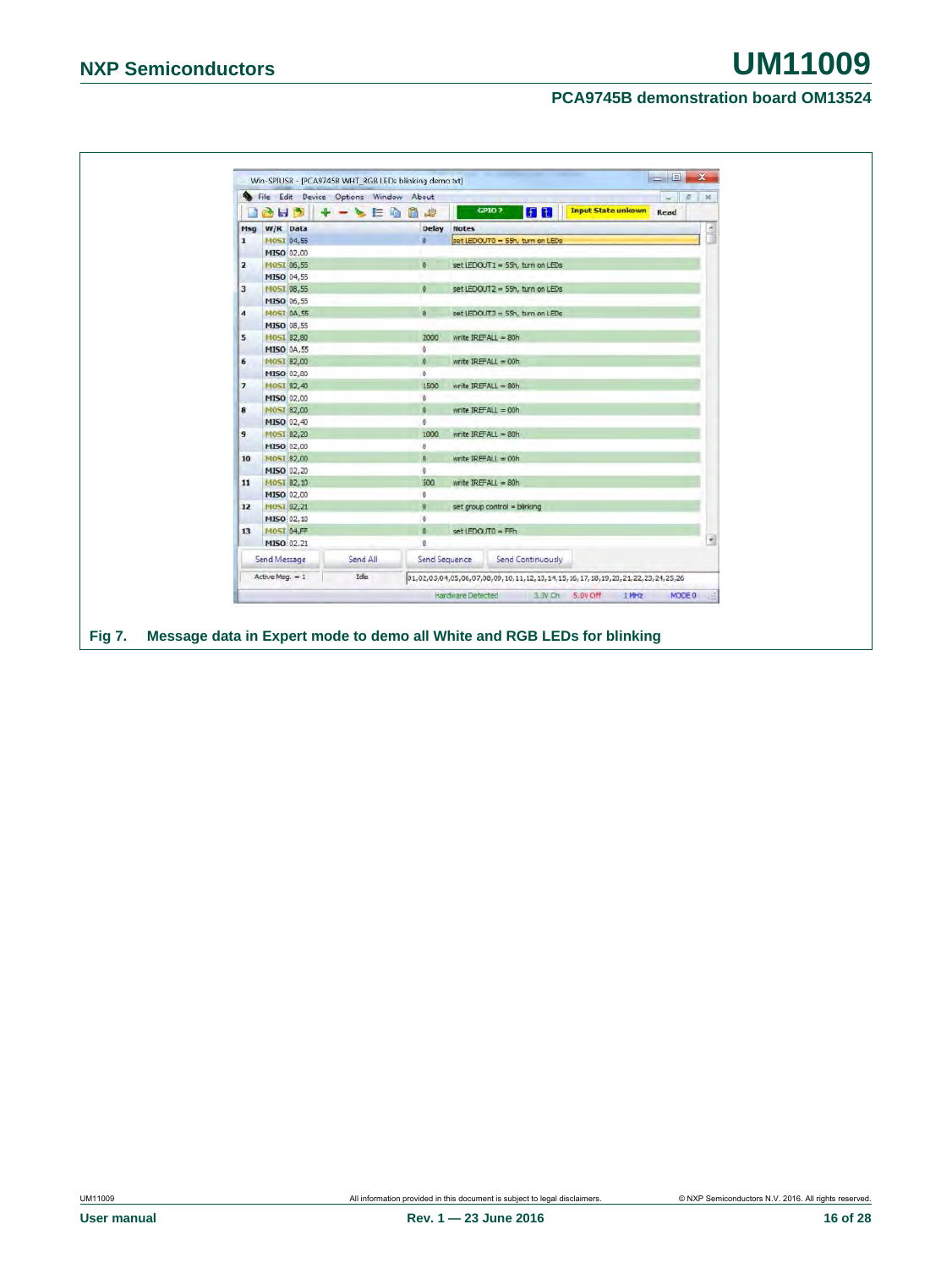### <span id="page-16-1"></span>**9. PCA9745B evaluation steps with Fm+ development board**





<span id="page-16-0"></span>Connect the hardware as described in Section [4.2.](#page-3-0) All jumpers are in default setting for

PCA9745B demo board. When you have correctly installed the software and the demonstration board hardware is connected and recognized by the computer, start the  $Fm+$  development board software. As shown in  $Fig 8$ , when the demonstration board hardware is correctly connected to the USB port and the computer recognizes it, the message "USB-I2C Hardware Detected" is displayed on the bottom of the window. SPI Frequency is controlled through the "Options" menu or by clicking on the frequency symbol on the bottom of the window.

### <span id="page-16-2"></span>**9.1 PCA9745B gradation demo for White and Red LEDs**

- 1. From the 'Device' drop-down menus select 'Expert Modes' as shown in [Fig 8.](#page-16-0)
- 2. Copy the "PCA9745B gradation demo in continuous mode" text file as shown below. From the 'File' drop-down menus select 'Open', and from the "open data file" window to select this text file.

SPI Data File 2 0,04,05,Comments: LEDOUT0 turn on WHT\_RED LEDs ,02,00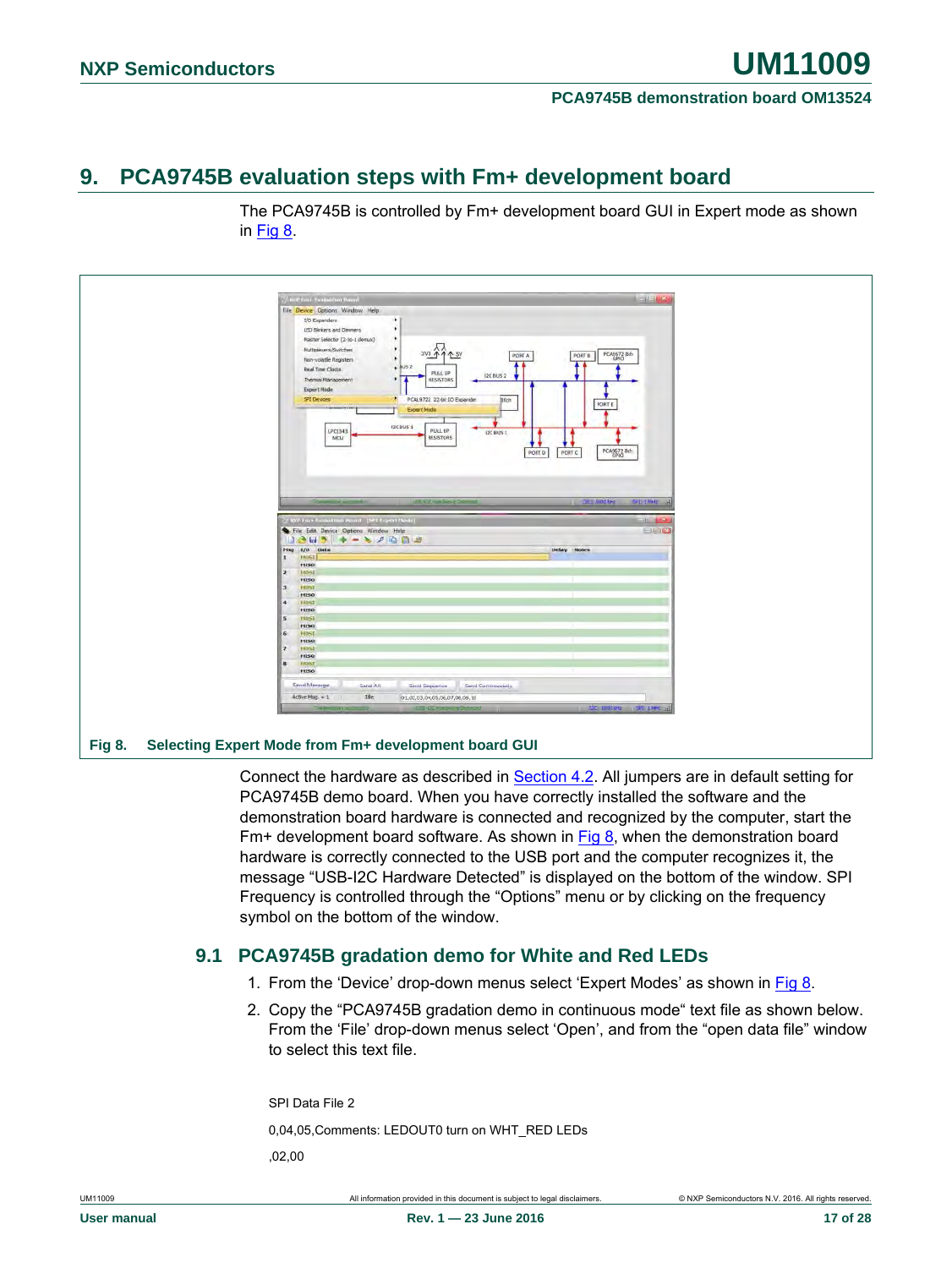| 0,06,05, Comments: LEDOUT1                                |
|-----------------------------------------------------------|
| ,04,05                                                    |
| 0,08,05, Comments: LEDOUT2                                |
| ,06,05                                                    |
| 0,0A,05, Comments: LEDOUT3                                |
| ,08,05                                                    |
| 0,02,05, Comments: set Exponential adjust for gradation   |
| ,0A.05                                                    |
| 0,50,C3,Comments: set RAMP_RATE_GRP0                      |
| ,02,05                                                    |
| 0,52,47, Comments: set STEP_TIME_GRP0                     |
| ,50,C3                                                    |
| 0,54, D2, Comments: set HOLD_CNTL_GRP0                    |
| ,52,47                                                    |
| 0,56,80, Comments: set IREF_GRP0                          |
| ,54,D2                                                    |
| 0,58,C3,Comments: set RAMP_RATE_GRP1                      |
| ,56,80                                                    |
| 0,5A,47, Comments: set STEP_TIME_GRP1                     |
| ,58,C3                                                    |
| 0,5C,D2,Comments: set HOLD_CNTL_GRP1                      |
| ,5A,47                                                    |
| 0,5E,80, Comments: set IREF_GRP1                          |
| ,5C,D2                                                    |
| 0,70,33, Comments: set GRAD_MODE_SEL0                     |
| ,5E,80                                                    |
| 0,72,33, Comments: set GRAD_MODE_SEL1                     |
| ,70,33                                                    |
| 0,74,E4,Comments: set GRAD_GRP_SEL0                       |
| ,72,33                                                    |
| 0,76,E4, Comments: set GRAD_GRP_SEL1                      |
| ,74,E4                                                    |
| 0,78,E4, Comments: set GRAD_GRP_SEL2                      |
| ,76,E4                                                    |
| 0,7A,E4,Comments: set GRAD_GRP_SEL3                       |
| ,78,E4                                                    |
| 0,82,01, Comments: must set IREFALL = 01 during gradation |
| ,7A,E4                                                    |
| 2000, 7C, 0F, Comments: set GRAD_CNTL                     |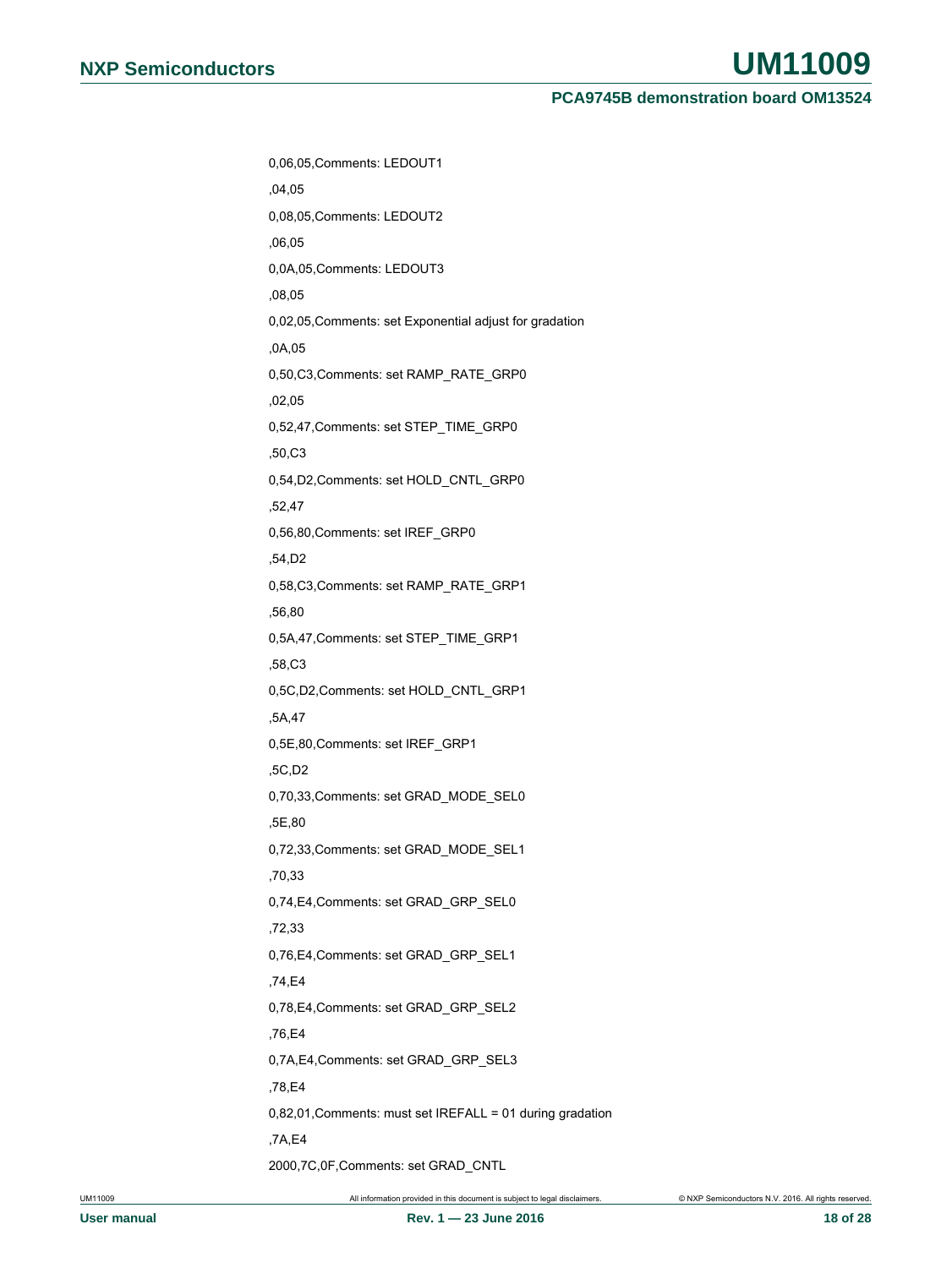,02,01

Sequence:01,02,03,04,05,06,07,08,09,10,11,12,13,14,15,16,17,18,19,20,21

- 3. After open the "PCA9745B gradation demo in continuous mode" text file, the "NXP Fm+ Board GUI" in Expert mode screen will be displayed as shown in [Fig 9.](#page-18-0)
- 4. Click the 'Send All' button, all the valid messages on the screen will be sent in the order of the row number (Msg #). The action will be performed one time.
- 5. User can program the MOSI (Master Out Slave In) Data to PCA9745B, the first 7-bit is to access the address of register and  $8<sup>th</sup>$  bit to indicate Read (1) or Write (0), the next byte is data to read or write.

|                  |                   | File Edit Device Options Window Help |                    |                                                                | <b>OWX</b> |  |  |  |  |  |  |
|------------------|-------------------|--------------------------------------|--------------------|----------------------------------------------------------------|------------|--|--|--|--|--|--|
|                  | Msg I/O Data      |                                      | <b>Delay Notes</b> |                                                                | ٠          |  |  |  |  |  |  |
| 14               | MOSI 70,33        |                                      | $\circ$            | set GRAD_MODE_SEL0                                             |            |  |  |  |  |  |  |
|                  |                   | <b>MISO 5E,80</b>                    |                    |                                                                |            |  |  |  |  |  |  |
| 15               | MOSI 72,33        |                                      | $\circ$            | set GRAD_MODE_SEL1                                             |            |  |  |  |  |  |  |
|                  |                   | MISO 70,33                           |                    |                                                                |            |  |  |  |  |  |  |
| 16               | <b>MOST 74,E4</b> |                                      | $\mathbf{0}$       | set GRAD_GRP_SELO                                              |            |  |  |  |  |  |  |
|                  |                   | MISO 72,33                           |                    |                                                                |            |  |  |  |  |  |  |
| 17 <sup>17</sup> | <b>MOST 76,E4</b> |                                      | $\circ$            | set GRAD GRP SEL1                                              |            |  |  |  |  |  |  |
|                  |                   | <b>MISO 74,E4</b>                    |                    |                                                                |            |  |  |  |  |  |  |
| 18               | <b>MOST 78,E4</b> |                                      | $\circ$            | set GRAD GRP SEL2                                              |            |  |  |  |  |  |  |
|                  |                   | <b>MISO 76,E4</b>                    |                    |                                                                |            |  |  |  |  |  |  |
| 19               | <b>MOST 7A,E4</b> |                                      | $\circ$            | set GRAD_GRP_SEL3                                              |            |  |  |  |  |  |  |
|                  |                   | <b>MISO 78,E4</b>                    |                    |                                                                |            |  |  |  |  |  |  |
| 20               | MOSI 82,01        |                                      | $\sigma$           | must set IREFALL = 01 during gradation                         |            |  |  |  |  |  |  |
|                  |                   | <b>MISO 7A,E4</b>                    |                    |                                                                |            |  |  |  |  |  |  |
| 21               | MOST 7C, OF       |                                      | 2000               | set GRAD_CNTL                                                  |            |  |  |  |  |  |  |
|                  |                   | MISO 02,01                           |                    |                                                                |            |  |  |  |  |  |  |
|                  | Send Message      |                                      | Send All           | Send Continuously<br>Send Sequence                             |            |  |  |  |  |  |  |
|                  | Active Msg. $= 4$ |                                      | Sending Msg # 21   | 01,02,03,04,05,06,07,08,09,10,11,12,13,14,15,16,17,18,19,20,21 |            |  |  |  |  |  |  |
|                  |                   | Transmission successful              |                    | I2C: 1000 kHz<br>USB-12C Hardware Defected                     | SPI: 1 MHz |  |  |  |  |  |  |

#### <span id="page-18-0"></span>**Fig 9. Message data in Expert mode to demo all white and red LEDs for gradation**

### <span id="page-18-1"></span>**9.2 Two PCA9745B demo boards in daisy-chain connection**

- 1. From the 'Device' drop-down menus select 'Expert Modes' as shown in [Fig 8.](#page-16-0)
- 2. Copy the "SPI daisy chain demo with two PCA9745B devices" text file as shown below. From the 'File' drop-down menus select 'Open', and from the "open data file" window to select this text file.

SPI Data File 2 0,80,80,80,80,Comments: set PWMALL=80h ,00,80,00,80 900,82,20,82,10,Comments: set IREFALL=20h, 10h ,02,20,02,10

UM11009 All information provided in this document is subject to legal disclaimers. © NXP Semiconductors N.V. 2016. All rights reserved.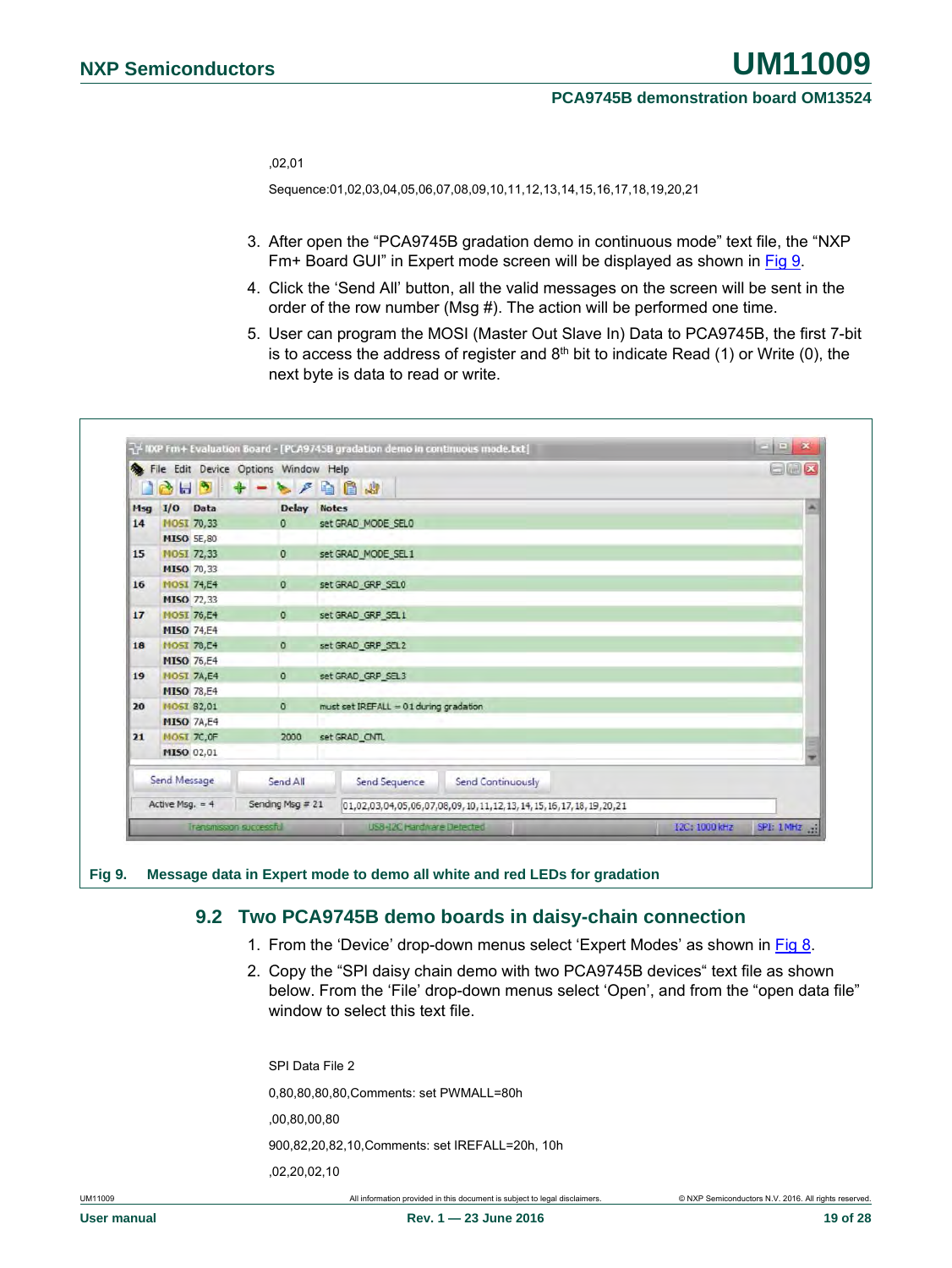900,82,00,82,00,Comments: set IREFALL=00 ,02,00,02,00 0,04,55,04,01,Comments: set LEDOUT0 (02h->04h due to bit0=0 is write bit) = 55h 1st device; 01h for 2nd device white LEDs ON; 0,02,00,02,00 0,06,55,06,01,Comments: set 2nd device 55h & 1st device 01h for LEDOUT1 0,06,55,06,01 0,08,55,08,01,Comments: set LEDOUT2 = 55h & 01h 0,08,55,08,01 0,0A,55,0A,01,Comments: set LEDOUT3 = 55h & 01h 0,08,55,08,01 800,82,10,82,40,Comments: write IREFALL = 10h & 40h 0,0A,55,0A,01 800,04,01,04,40,Comments: set LEDs on 0,04,01,04,40 800,06,01,06,40,Comments: set LEDs ON 0,04,01,04,40 800,08,01,08,40,Comments: set LEDs on 0,0A,01,0A,40 800,0A,01,0A,40,Comments: set LEDs on 0,04,04,04,10 600,04,04,04,10,Comments: set LEDs on ,06,04,06,10 600,06,04,06,10,Comments: set LEDs on ,08,04,08,10 600,08,04,08,10,Comments: set LEDs on 0,04,10,04,04 600,0A,04,0A,10,Comments: set LEDs on 0,08,04,08,10 500,04,10,04,04,Comments: set LEDs on 0,04,04,04,10 500,06,10,06,04,Comments: set LEDs ON 0,04,10,04,04 500,08,10,08,04,Comments: set LEDs on 0,06,10,06,04 500,0A,10,0A,04,Comments: set LEDs on 0,08,10,08,04 800,82,00,82,00,Comments: write IREFALL = 00 0,0A,10,0A,04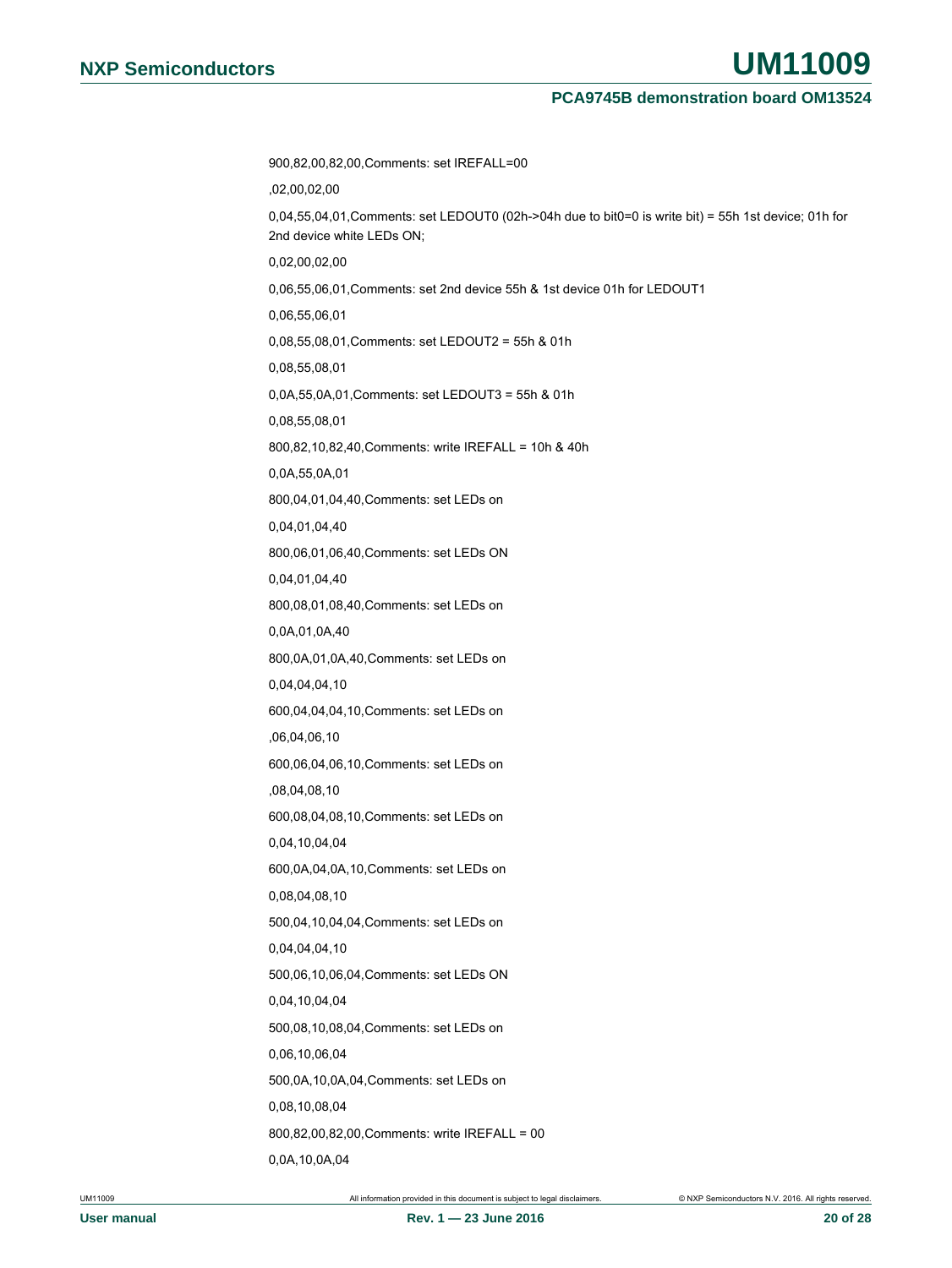# **NXP Semiconductors UM11009**

#### **PCA9745B demonstration board OM13524**

800,02,05,82,80,Comments: write IREFALL = 80h & set exp. gradation adjust for 2nd device 0,02,00,02,00 0,04,01,82,00,Comments: write IREFALL = 00h, set LDR=01 for 2nd device 0,02,05,02,80 0,06,01,04,40,Comments: set LEDOUT0 = 40h for blue LEDs ON, set LDR=01 for 2nd device 0,04,01,02,00 0,08,01,06,40,Comments: set LEDOUT1 = 40h, set LDR=01 for 2nd device 0,06,01,04,40 0,0A,01,08,40,Comments: set LEDOUT2 = 40h, set LDR=01 for 2nd device 0,08,01,06,40 0,50,C3,0A,40,Comments: set LEDOUT3 = 40h, set RAMP\_RATE\_GRP0=c3h 0,0A,01,08,40 800,52,47,82,80,Comments: write IREFALL = 80h, set STEP\_TIME\_GRP0=47h 0,50,C3,0A,40 0,54,D0,82,00,Comments: write IREFALL = 00h, set HOLD\_CNTL\_GRP0=D0h 0,52,47,02,80 0,56,F0,04,05,Comments: set LEDOUT0 = 05h turn on W\_R\_G\_B LEDs, set IREF\_GRP0=F0h 0,54,D0,02,00 0,70,11,06,10,Comments: set LEDOUT1 = 10h, set GRAD\_MODE\_SEL0=11h 0,56,F0,04,05 0,72,11,08,40,Comments: set LEDOUT2 = 40h, set GRAD\_MODE\_SEL1=11h 0,70,11,06,10 0,74,E4,0A,00,Comments: set LEDOUT3 = 00h, set GRAD\_GRP\_SEL0=E4h 0,72,11,08,40 800,76,E4,82,20,Comments: write IREFALL = 20h, set GRAD\_GRP\_SEL1=E4h 0,74,E4,0A,00 0,78,E4,82,00,Comments: write IREFALL = 00h, set GRAD\_GRP\_SEL2=E4h 0,76,E4,02,20 0,7A,E4,04,00,Comments: set LEDOUT0 = 00h, set GRAD\_GRP\_SEL3=E4h 0,78,E4,02,00 1,7C,03,06,05,Comments: set LEDOUT1 = 05h, set GRAD\_CNTL=03h 0,7A,E4,04,00 4000,82,01,08,10,Comments: set LEDOUT2 = 10h, set IREFALL not 0 to enable gradation operation 0,7C,03,06,05 0,74,00,0A,40,Comments: set LEDOUT3 = 40h, set GRAD\_GRP\_SEL0=00h 0,02,01,08,10 800,76,00,82,1F,Comments: write IREFALL = 1Fh, set GRAD\_GRP\_SEL1=00h 0,74,00,0A,40 0,78,00,82,00,Comments: write IREFALL = 00h,set GRAD\_GRP\_SEL2=00h

UM11009 All information provided in this document is subject to legal disclaimers. © NXP Semiconductors N.V. 2016. All rights reserved.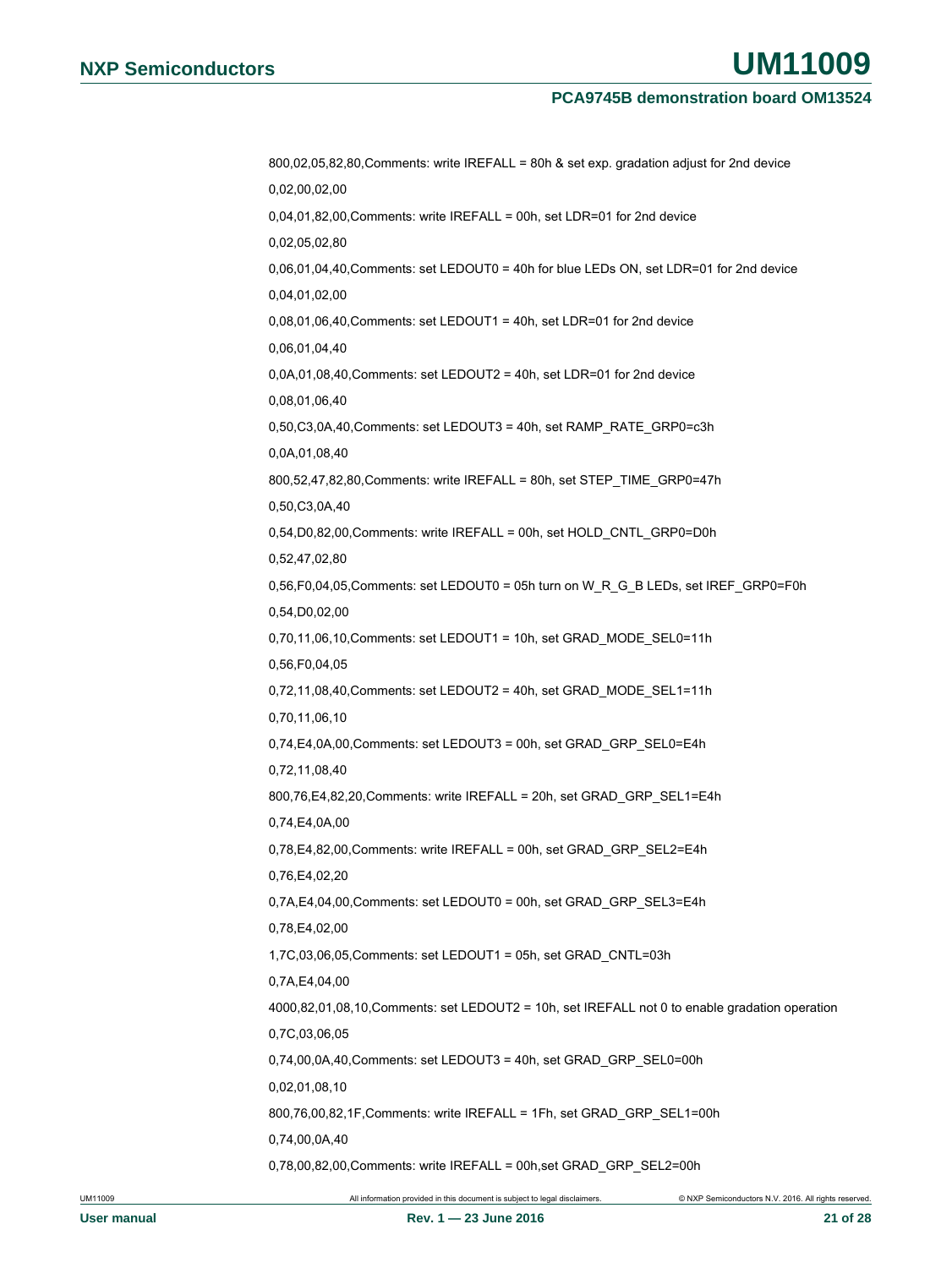0,76,00,02,1F 0,7A,00,04,40,Comments: set LEDOUT0 = 40h,set GRAD\_GRP\_SEL2=00h 0,78,00,02,00 0,04,05,06,00,Comments: set LEDOUT1 = 00h, LEDOUT0=05h 0,7A,00,04,40 0,06,05,08,05,Comments: set LEDOUT2 = 05h, LEDOUT1=05h 0,04,05,06,00 0,08,05,0A,10,Comments: set LEDOUT3 = 10h,LEDOUT2=05h 0,06,05,08,05 4000,0A,05,82,0F,Comments: write IREFALL = 0Fh,LEDOUT3=05h 0,08,05,0A,10 0,70,FF,82,00,Comments: write IREFALL = 00h,set GRAD\_MODE\_SEL0=FFh 0,0A,05,02,0F 0,72,FF,04,10,Comments: set LEDOUT0 = 10h,set GRAD\_MODE\_SEL1=FFh 0,70,FF,02,00 0,04,50,06,40,Comments: set LEDOUT1 = 40h,LEDOUT0=50h 0,72,FF,04,10 0,06,50,08,00,Comments: set LEDOUT2 = 00h,LEDOUT1=50h 0,04,50,06,40 0,08,50,0A,05,Comments: set LEDOUT3 = 05h,LEDOUT2=50h 0,06,50,08,00 4000,0A,50,82,07,Comments: write IREFALL = 07h,LEDOUT3=50h 0,08,50,0A,05 0,04,55,02,21,Comments: set group control = blinking,LEDOUT0=55h 0,0A,50,02,07 0,06,55,04,FF,Comments: set LEDOUT0 = FFh,LEDOUT1=55h 0,04,55,02,21 0,08,55,06,FF,Comments: set LEDOUT1 = FFh,LEDOUT2=55h 0,06,55,04,FF 0,0A,55,08,FF,Comments: set LEDOUT2 = FFh,LEDOUT3=55h 0,08,55,06,FF 0,05,FF,0A,FF,Comments: set LEDOUT3 = FFh, read LEDOUT0 register from 2nd device 0,0A,55,08,FF 400,07,FF,80,C0,Comments: set PWMALL=C0h, read LEDOUT1 from 2nd device 0,00,55,0A,FF 500,09,FF,0C,40,Comments: set GRPPWM=40, read LEDOUT2 from 2nd device 0,00,55,00,C0 5000,0B,FF,0E,00,Comments: set GRPFREQ=00, read LEDOUT3 from 2nd device 0,00,55,0C,40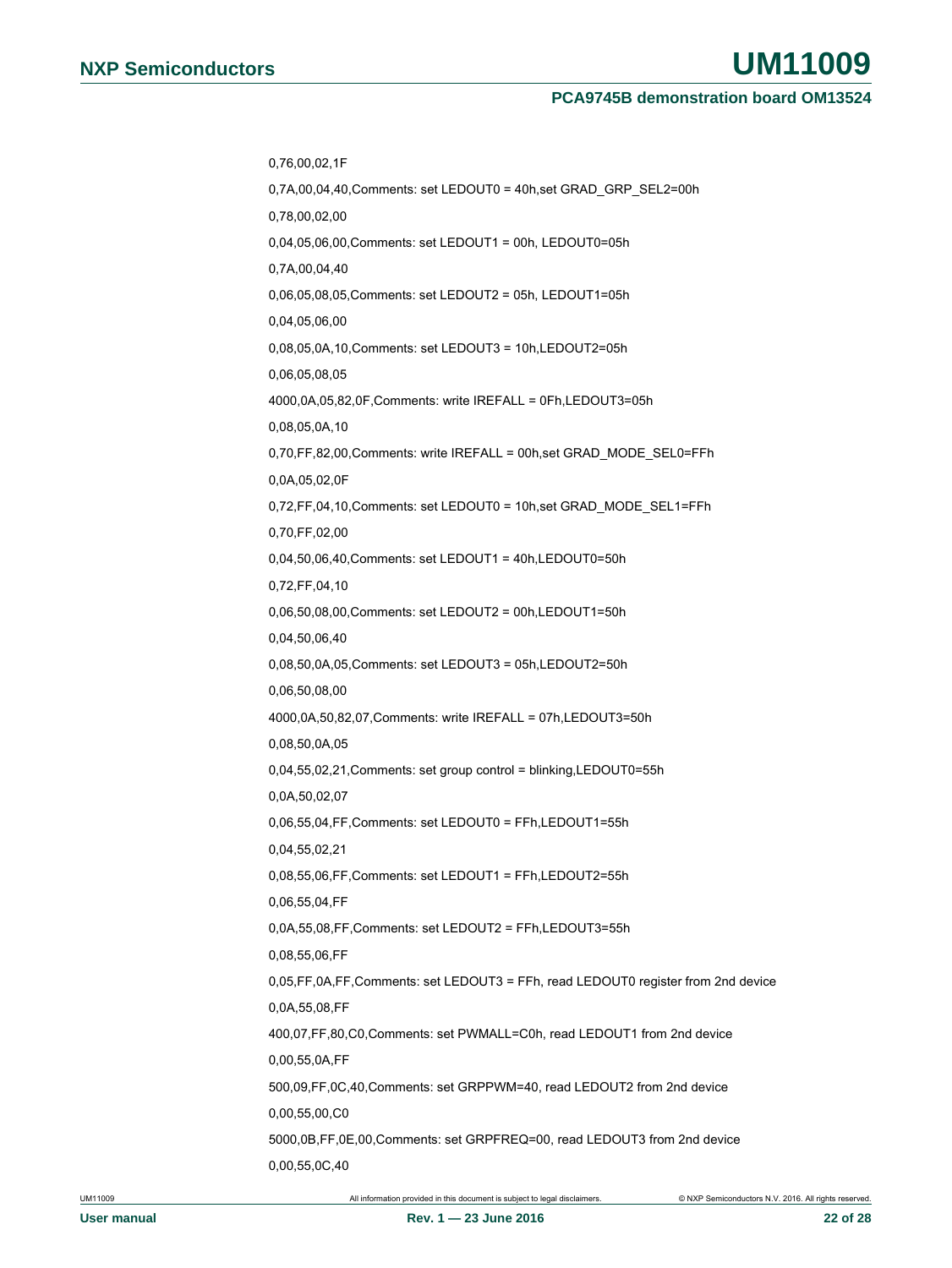800,FF,FF,0C,80,Comments: set GRPPWM=80, NOP for 2nd device 0,00,55,0E,00 5000,FF,FF,0E,01,Comments: set GRPFREQ=01, NOP for 2nd device 0,00,00,0C,80 1,82,00,82,00,Comments: set IREFALL=00 0,00,00,0E,01 Sequence:01,02,03,04,05,06,07,08,09,10,11,12,13,14,15,16,17,18,19,20,21,22,23,24,25,26,27,28,29,30,3 1,32,33,34,35,36,37,38

3. The Fm+ development board as SPI master drives two PCA9745B demo boards in daisy-chain as shown in the [Fig 10.](#page-22-0) After open the "SPI daisy chain demo with two PCA9745B devices" text file, the "NXP Fm+ Board GUI" in Expert mode screen will be displayed all messages, then click the 'Send All' button, all the valid messages on the screen will be sent in the order of the row number (Msg #). The action will be performed one time.



<span id="page-22-0"></span>**Fig 10. Two PCA9745B demo boards connecting to the Fm+ development board**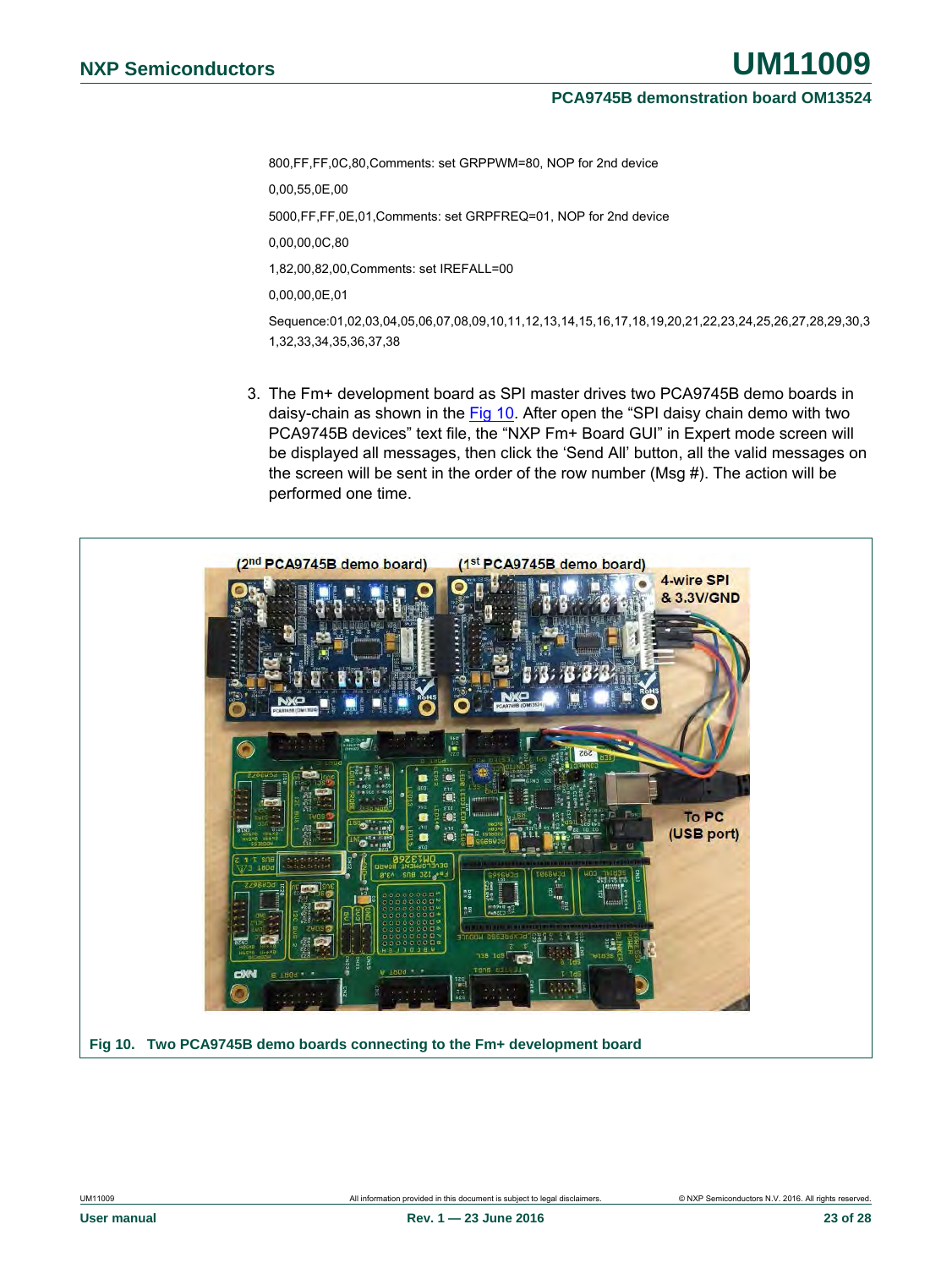### <span id="page-23-0"></span>**10. Support**

For support, please send an email to: [i2c.support@nxp.com](mailto:i2c.support@nxp.com)

### <span id="page-23-1"></span>**11. Abbreviations**

| Table 2.    | <b>Abbreviations</b>            |
|-------------|---------------------------------|
| Acronym     | <b>Description</b>              |
| <b>ESD</b>  | Electro Static Discharge        |
| <b>GUI</b>  | <b>Graphical User Interface</b> |
| $I2C-bus$   | Inter-integrated Circuit bus    |
| IC          | <b>Integrated Circuit</b>       |
| LED         | <b>Light Emitting Diode</b>     |
| <b>MISO</b> | Master In, Slave Out            |
| <b>MOSI</b> | Master Out, Slave In            |
| <b>PC</b>   | Personal Computer               |
| <b>PWM</b>  | <b>Pulse Width Modulator</b>    |
| <b>RAM</b>  | Random Access Memory            |
| <b>RGB</b>  | Red/Green/Blue                  |
| <b>RGBA</b> | Red/Green/Blue/Amber            |
| <b>SPI</b>  | Serial Peripheral Interface     |
| <b>USB</b>  | <b>Universal Serial Bus</b>     |
|             |                                 |

### <span id="page-23-2"></span>**12. References**

**[1] PCA9745B, 16-channel Fm+ I2C-bus 57 mA / 20V constant current LED driver** Product data sheet; NXP Semiconductors: [http://www.nxp.com/documents/data\\_sheet/PCA9745B.pdf](http://www.nxp.com/documents/data_sheet/PCA9745B.pdf)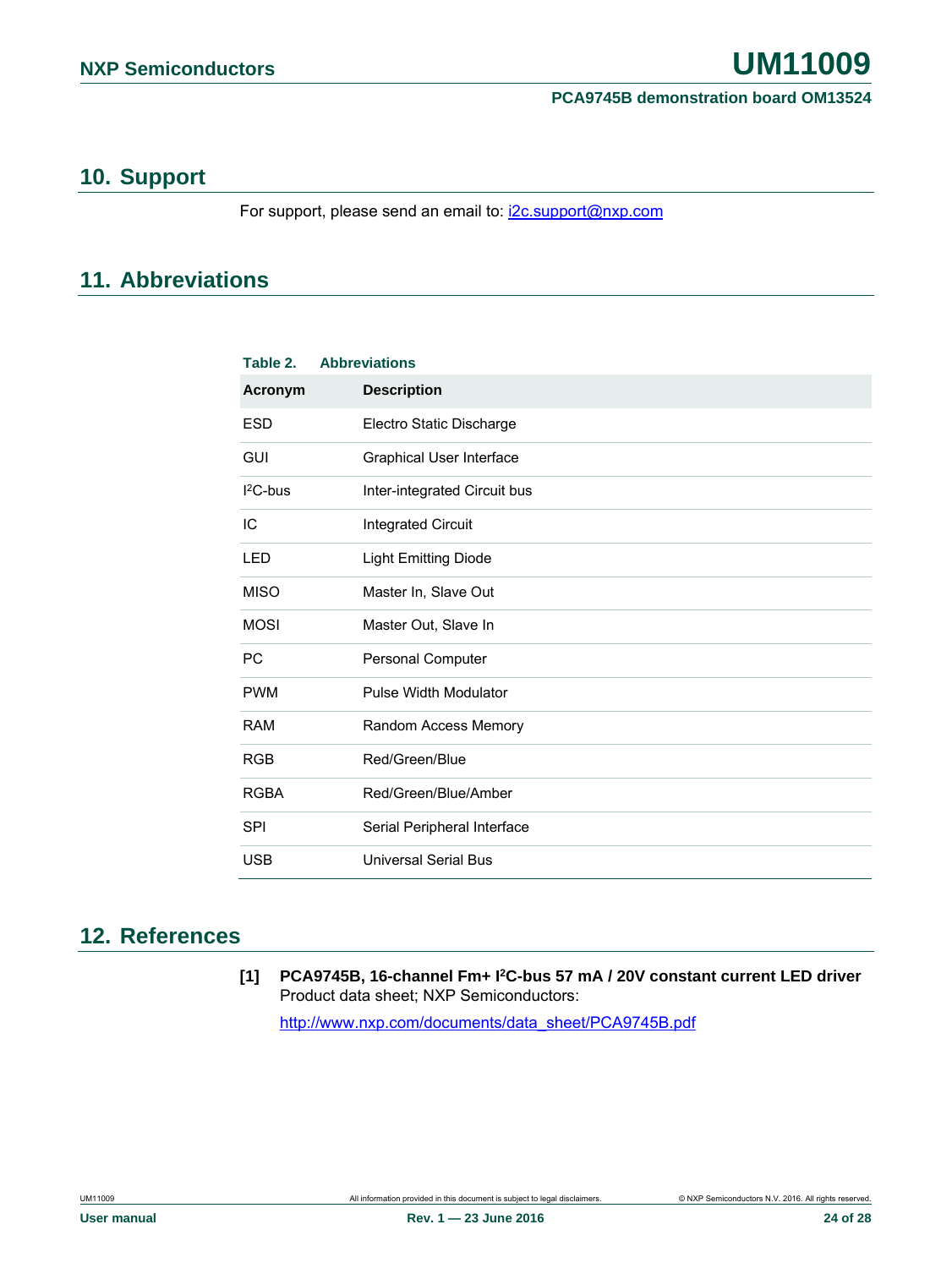### <span id="page-24-0"></span>**13. Legal information**

### <span id="page-24-1"></span>**13.1 Definitions**

**Draft —** The document is a draft version only. The content is still under internal review and subject to formal approval, which may result in modifications or additions. NXP Semiconductors does not give any representations or warranties as to the accuracy or completeness of information included herein and shall have no liability for the consequences of use of such information.

### <span id="page-24-2"></span>**13.2 Disclaimers**

**Limited warranty and liability —** Information in this document is believed to be accurate and reliable. However, NXP Semiconductors does not give any representations or warranties, expressed or implied, as to the accuracy or completeness of such information and shall have no liability for the consequences of use of such information. NXP Semiconductors takes no responsibility for the content in this document if provided by an information source outside of NXP Semiconductors.

In no event shall NXP Semiconductors be liable for any indirect, incidental, punitive, special or consequential damages (including - without limitation lost profits, lost savings, business interruption, costs related to the removal or replacement of any products or rework charges) whether or not such damages are based on tort (including negligence), warranty, breach of contract or any other legal theory.

Notwithstanding any damages that customer might incur for any reason whatsoever, NXP Semiconductors' aggregate and cumulative liability towards customer for the products described herein shall be limited in accordance with the *Terms and conditions of commercial sale* of NXP **Semiconductors** 

**Right to make changes —** NXP Semiconductors reserves the right to make changes to information published in this document, including without limitation specifications and product descriptions, at any time and without notice. This document supersedes and replaces all information supplied prior to the publication hereof.

**Suitability for use —** NXP Semiconductors products are not designed, authorized or warranted to be suitable for use in life support, life-critical or safety-critical systems or equipment, nor in applications where failure or malfunction of an NXP Semiconductors product can reasonably be expected to result in personal injury, death or severe property or environmental damage. NXP Semiconductors and its suppliers accept no liability for inclusion and/or use of NXP Semiconductors products in such equipment or applications and therefore such inclusion and/or use is at the customer's own risk.

**Applications —** Applications that are described herein for any of these products are for illustrative purposes only. NXP Semiconductors makes no representation or warranty that such applications will be suitable for the specified use without further testing or modification.

Customers are responsible for the design and operation of their applications and products using NXP Semiconductors products, and NXP Semiconductors accepts no liability for any assistance with applications or

customer product design. It is customer's sole responsibility to determine whether the NXP Semiconductors product is suitable and fit for the customer's applications and products planned, as well as for the planned application and use of customer's third party customer(s). Customers should provide appropriate design and operating safeguards to minimize the risks associated with their applications and products.

NXP Semiconductors does not accept any liability related to any default, damage, costs or problem which is based on any weakness or default in the customer's applications or products, or the application or use by customer's third party customer(s). Customer is responsible for doing all necessary testing for the customer's applications and products using NXP Semiconductors products in order to avoid a default of the applications and the products or of the application or use by customer's third party customer(s). NXP does not accept any liability in this respect.

**Export control —** This document as well as the item(s) described herein may be subject to export control regulations. Export might require a prior authorization from competent authorities.

**Translations —** A non-English (translated) version of a document is for reference only. The English version shall prevail in case of any discrepancy between the translated and English versions.

**Evaluation products —** This product is provided on an "as is" and "with all faults" basis for evaluation purposes only. NXP Semiconductors, its affiliates and their suppliers expressly disclaim all warranties, whether express, implied or statutory, including but not limited to the implied warranties of noninfringement, merchantability and fitness for a particular purpose. The entire risk as to the quality, or arising out of the use or performance, of this product remains with customer.

In no event shall NXP Semiconductors, its affiliates or their suppliers be liable to customer for any special, indirect, consequential, punitive or incidental damages (including without limitation damages for loss of business, business interruption, loss of use, loss of data or information, and the like) arising out the use of or inability to use the product, whether or not based on tort (including negligence), strict liability, breach of contract, breach of warranty or any other theory, even if advised of the possibility of such damages.

Notwithstanding any damages that customer might incur for any reason whatsoever (including without limitation, all damages referenced above and all direct or general damages), the entire liability of NXP Semiconductors, its affiliates and their suppliers and customer's exclusive remedy for all of the foregoing shall be limited to actual damages incurred by customer based on reasonable reliance up to the greater of the amount actually paid by customer for the product or five dollars (US\$5.00). The foregoing limitations, exclusions and disclaimers shall apply to the maximum extent permitted by applicable law, even if any remedy fails of its essential purpose.

### <span id="page-24-3"></span>**13.3 Trademarks**

Notice: All referenced brands, product names, service names and trademarks are property of their respective owners.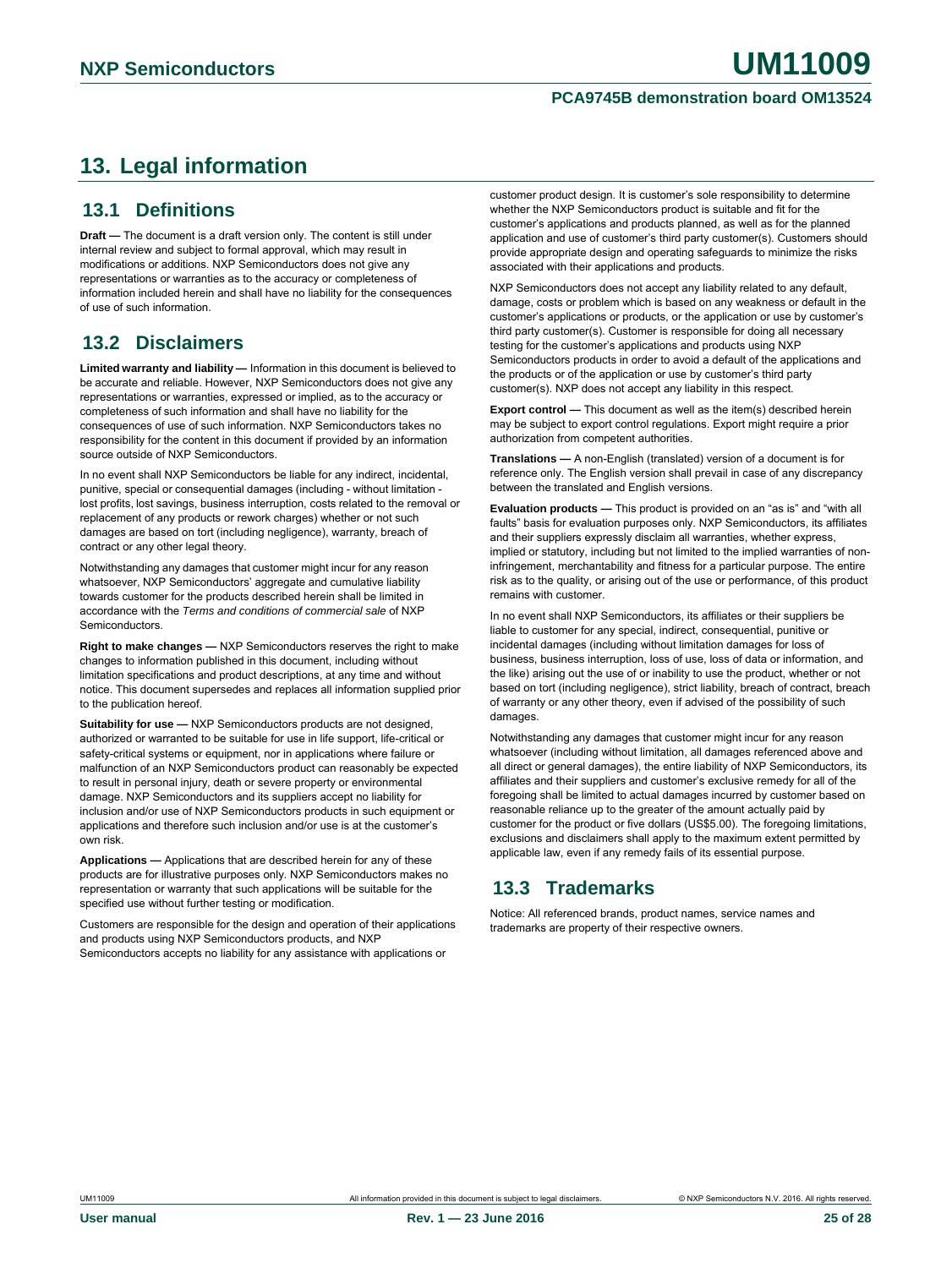### <span id="page-25-0"></span>**14. List of figures**

| Fig 1.  | PCA9745B demo board (OM13524) connecting      |
|---------|-----------------------------------------------|
|         | to the Fm+ development board (OM13260)5       |
| Fig 2.  | PCA9745B demo board (OM13524) connecting      |
|         |                                               |
| Fig 3.  | PCA9745B demo board (OM13524)7                |
| Fig 4.  | PCA9745B demo board schematic 11              |
| Fig 5.  | PCA9745B SPI Daisy-Chain LED driver block     |
|         |                                               |
| Fig 6.  | Drop-down menu selection for SPI expert mode  |
|         |                                               |
| Fig 7.  | Message data in Expert mode to demo all White |
|         | and RGB LEDs for blinking  16                 |
| Fig 8.  | Selecting Expert Mode from Fm+ development    |
|         |                                               |
| Fig 9.  | Message data in Expert mode to demo all white |
|         | and red LEDs for gradation 19                 |
| Fig 10. | Two PCA9745B demo boards connecting to the    |
|         |                                               |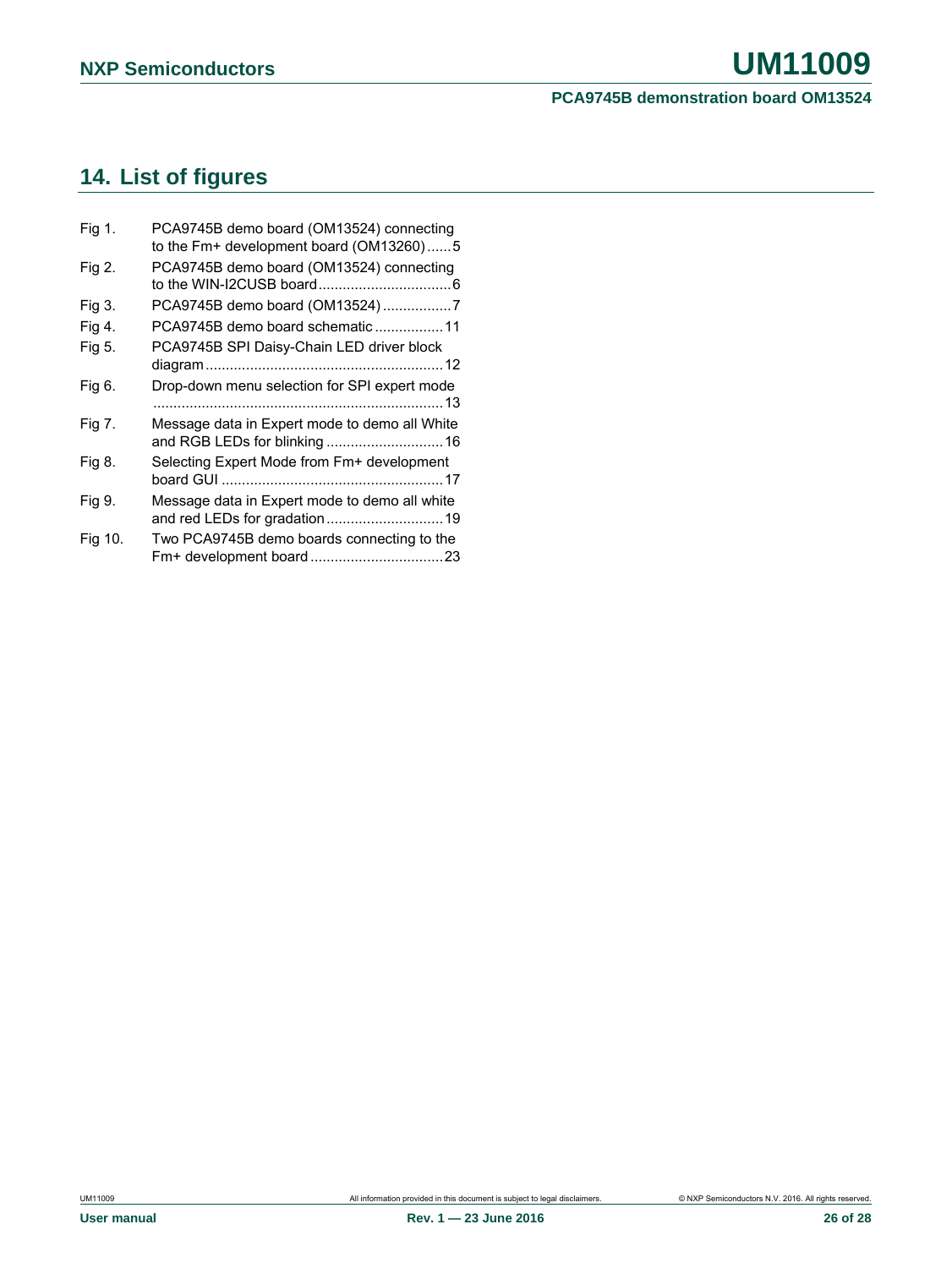### <span id="page-26-0"></span>**15. List of tables**

- Table 1. [Jumper settings for test and evaluation](#page-7-0) ............ 8
- Table 2. [OM13524 demo board main components](#page-11-1) .......12